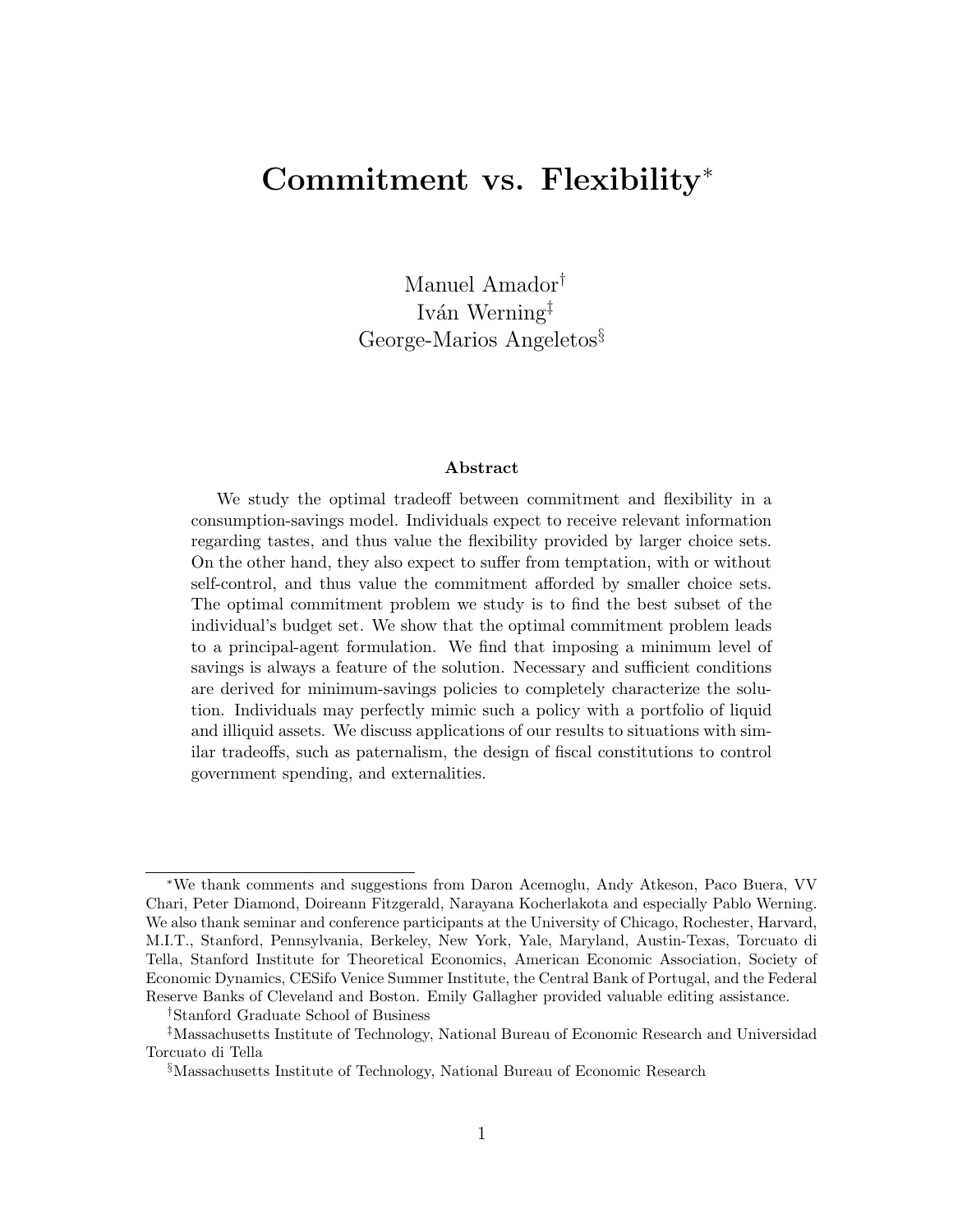# Introduction

A commonly articulated justification for government involvement in retirement income is the belief that an important fraction of the population saves inadequately when left to their own devices (Diamond, 1977). From the workers' perspective most pension systems, pay-as-you-go and capitalized systems alike, effectively impose a minimum-savings requirement. One purpose of this paper is to see if such minimumsavings policies are optimal in a model where agents suffer from the temptation to over-consume.

More generally, if people suffer from temptation and self-control problems, what should be done to help them? Current models emphasizing such problems lead to a simple but extreme answer: it is optimal to completely remove all future choices. In particular, in the intertemporal choice framework it is best to commit individuals to a particular consumption path, removing all future savings choices. In these models, the desire to commit is simply overwhelming.

Eliminating all ex post choices is unlikely to be optimal when new information regarding preferences or other variables is expected to arrive in the future. In these circumstances, individuals value the flexibility to act on their information. Indeed, in the absence of temptation or self-control problems full flexibility would be optimal.

This paper studies the non-trivial design of optimal commitment devices in situations where eliminating all choices is not necessarily optimal. We introduce a value for flexibility and study the resulting tradeoff with commitment, defined as the removal of some future choices. Our model combines a preference for flexibility and a preference for commitment by introducing taste shocks into both a time-inconsistent quasi-hyperbolic discounting framework (Phelps and Pollack, 1968; Laibson, 1997) and the temptation model of Gul and Pesendorfer (2001). The resulting preferences belong to a class introduced by Dekel, Lipman and Rustichini (2001).

The individual we model suffers from temptation for higher present consumption. Each period a taste shock is realized that affects the individual's desire for current versus future consumption.<sup>1</sup> Importantly, taste shocks are privately observed by the individual. If, instead, taste shocks were observable and verifiable by an outside party, one could simply contract upon them in a way that avoids all temptation and achieves the unconstrained ex-ante optimum. But when the shocks are private information

 $1$ Our analysis focuses on taste shocks, but the crucial feature is the arrival of any new information relevant to the savings decision. Flexibility would also be valuable if one modeled health, employment and income shocks. As we later show, with constant absolute risk aversion preferences, a model with income shocks is isomorphic to a model with taste shocks.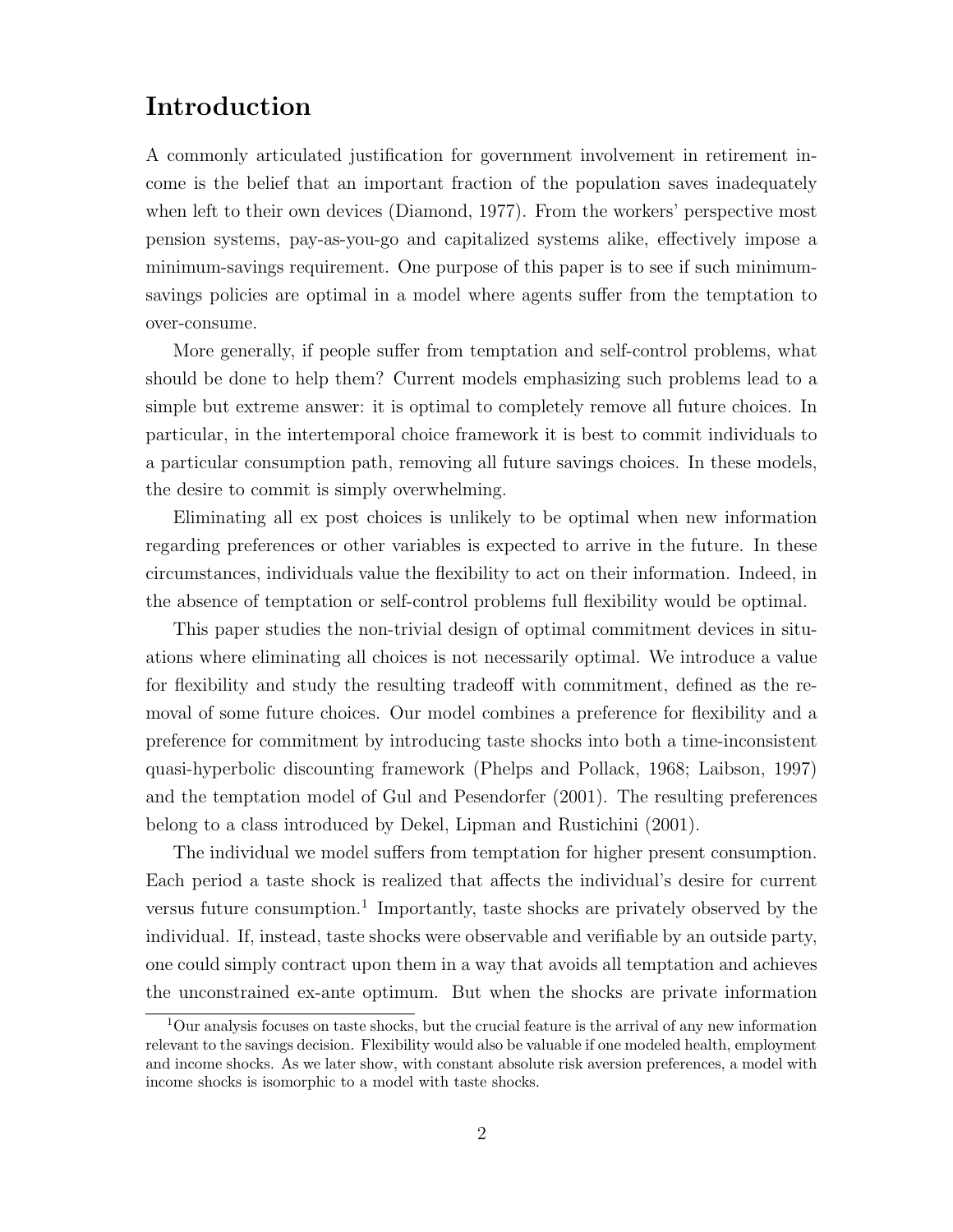only the agent can act upon them, introducing a tradeoff between commitment and flexibility. Commitment is valued because it reduces temptation, while flexibility is valued because it allows the use of valuable private information.

The optimal commitment problem we study selects a subset of the individual's budget set to maximize ex-ante utility, taking into account the ex-post temptation problem facing that set. We show that this commitment problem is equivalent to a principal-agent problem: the principal has the individual's ex-ante preferences, the agent has the ex-post preferences. This formulation makes the analysis tractable and allows us to apply powerful Lagrangian optimization techniques.

A very simple commitment device in this setting is a minimum-savings rule, which restricts individuals to save above some level, allowing complete flexibility otherwise. Facing such a rule, individuals with low enough taste shocks will be unconstrained, while the highest types will be constrained by the minimum-savings level and obtain the same bundle of consumption and savings.

Our first finding is that a minimum-savings rule is always part of the solution to the commitment problem. That is, the optimal allocation necessarily has types above some threshold consuming the same bundle. This result has strong economic intuition: at the very top of the distribution there is no trade-off between commitment and flexibility. For any set of consumption-savings options made available, if the highest types are separated then they are necessarily undersaving from an ex-ante perspective, given these options. Thus, removing a lower segment of these options necessarily improves welfare.

We then turn to the question of whether a minimum-savings policy is all that is needed. Our next result establishes that under a condition for the distribution of taste shocks a minimum-savings rule completely characterizes the optimum. The condition ensures that individuals do not consume in the interior of the budget set, so that 'money burning' is not optimal. It also ensures that there is no gain from removing intervals on the budget line above the minimum-savings level. We show that this condition is also necessary for a minimum-savings rule alone to achieve the optimum.

Our analysis is also useful for other applications, quite different from the consumptionsavings model we focus on, and we discuss three examples. The first concerns paternalism, a principal cares about an agent but disagrees with the agent's preferences. Applied to schooling our results may be relevant for thinking about minimumschooling laws. Second, we discuss fiscal constitutional design, where citizens value government spending, but ruling administrations value it even more. Our results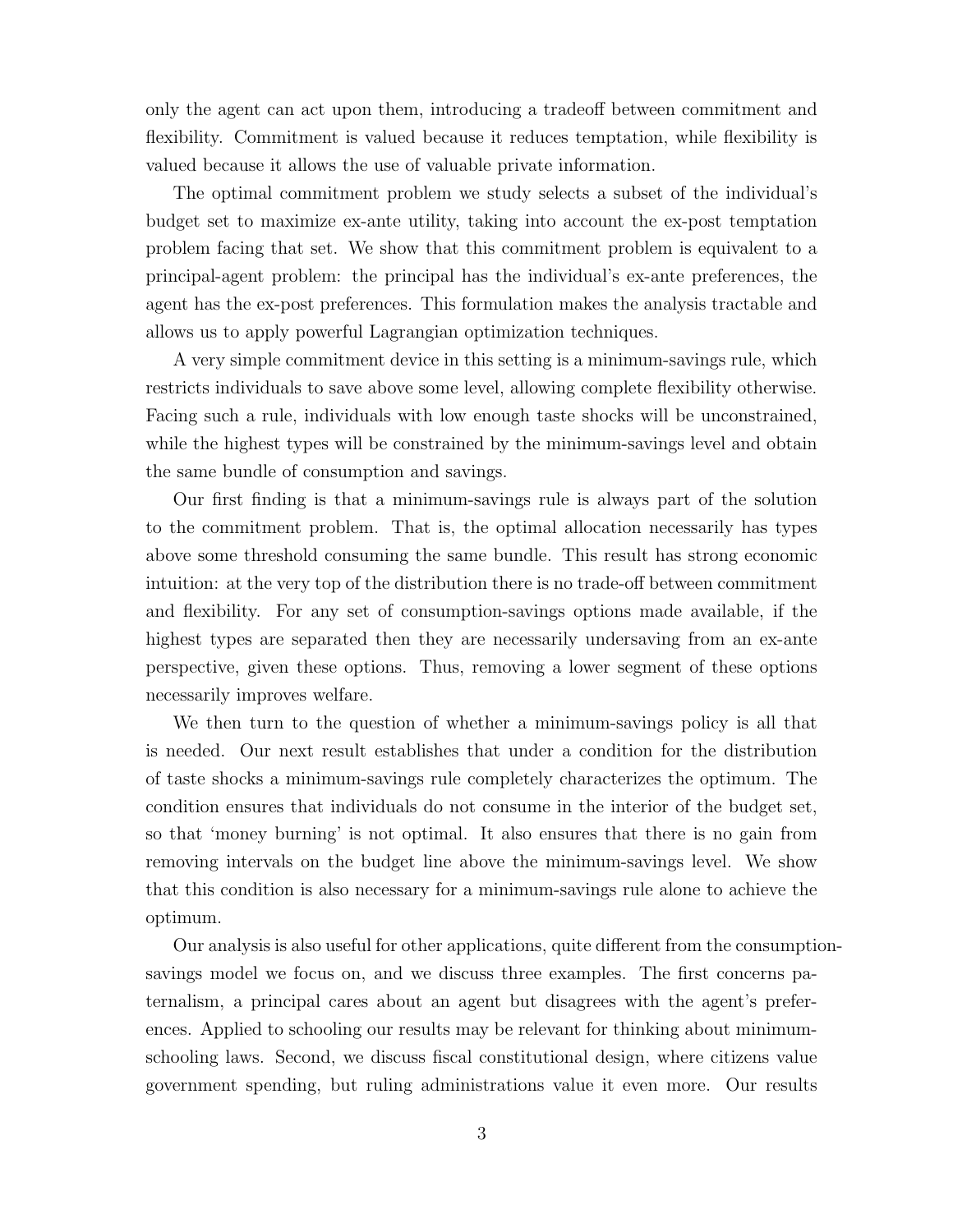translate to conditions for simple spending caps to be optimal. Finally, we discuss an environment with a continuum of agents imposing externalities on each other, such as pollution. A utilitarian planner maximizes average welfare and internalizes these externalities, but agents acting privately do not. Many other situations feature a similar tradeoff between commitment and flexibility that might be captured by our model.

Models with time-inconsistent preferences solved as a competitive game, as in Strotz (1956), were the first to formalize a value for commitment. In particular, the hyperbolic discounting model has proven useful for modeling the possibility of undersaving and the desirability of commitment devices (Phelps and Pollack, 1968; Laibson, 1997). In a series of recent papers Gul and Pesendorfer (2001, 2002a,b) and Dekel, Lipman and Rustichini (2001, 2004) have provided axiomatic foundations for preferences that value commitment and have derived useful representation theorems. Kreps (1979) provided an early axiomatic foundation for a preference for flexibility, and showed that these preferences can always be represented by including taste shocks in an expected-utility framework.

A large literature on social security policy incorporates a concern for possible undersaving by individuals. Feldstein (1985) models overlapping generations that discount the future at a higher rate than the social planner. Laibson (1998) discusses policies to avoid undersaving by quasi-hyperbolic agents, while Imrohoroglu, Imrohoroglu and Joines (2000) perform a quantitative analysis of the benefits of payas-you-go policies in such a setting.

As discussed above, many other applications feature a similar tradeoff to commitment and flexibility. Since Weitzman's (1974) seminal paper on the benefits of prices versus quantities restrictions, there has been interest in the tradeoff between flexibility and control of managers, see Holmstrom (1984). A similar tradeoff arises between discretion and rules to address the time inconsistency of government policy (Kydland and Prescott, 1977). In a recent paper Athey, Atkeson and Kehoe (2004) study the optimal design of monetary policy rules. Benabou and Tirole (2002) consider an individual who manipulates ex post choices by suppressing some information from his memory, instead of using commitment devices.

The rest of the paper is organized as follows. Section 1 lays out the basic model with quasi-hyperbolic preferences. Section 2 studies optimal commitment and derives the main results. Section 3 extends the results to preferences displaying temptation and self-control. We discuss other applications of our results in Section 4. The final section concludes.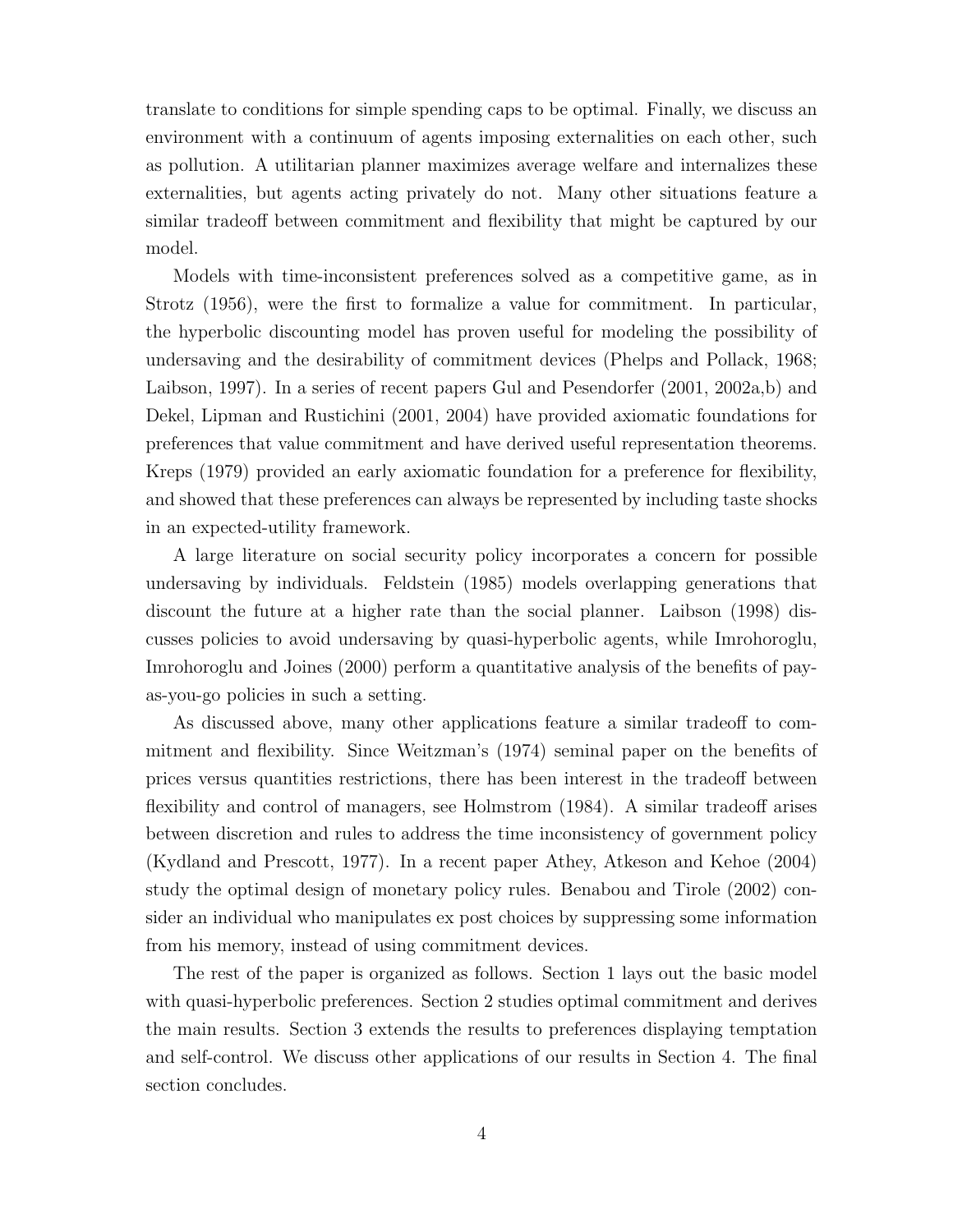### 1 Basic Consumption-Savings Problem

In this section, we introduce the basic consumption-saving setup with time-inconsistent preferences. There are two periods and a single consumption good each period. We denote first and second period consumption by  $c$  and  $k$ , respectively. Given total resources y, the consumer is constrained by the budget set  $B(y) \equiv \{(c, k) \in \mathbb{R}^2_+ | c+k \leq 1 \}$ y}, where we have normalized the net interest rate to zero.

In the first period individuals receive a taste shock  $\theta$  from a bounded set  $\Theta$  with distribution function  $F(\theta)$ , normalized so that  $\mathbb{E}[\theta] = 1$ . The taste shock affects the marginal utility of current consumption: higher  $\theta$  makes current consumption more valuable. Taste shocks are assumed to be the individual's private information.

We follow Strotz (1956), Phelps and Pollack (1968), Laibson (1994, 1997) and others by modeling the agent in each period as different selves, with different preferences. For the ensuing games played between *selves* we consider subgame perfect equilibria as our solution concept.

The utility for self-1 from periods  $t = 1, 2$  with taste shock  $\theta$  is then,

$$
\theta U\left( c\right) +\beta W\left( k\right) ,
$$

where  $U : \mathbb{R}_+ \to \mathbb{R}$  and  $W : \mathbb{R}_+ \to \mathbb{R}$  are increasing, concave and continuously differentiable, and  $0 < \beta \leq 1$ . Utility for self-0 from periods  $t = 1, 2$  is given by:

$$
\mathbb{E} [\theta U(c) + W(k)].
$$

This setup represents a two-period version of quasi-geometric discounting. We associate  $\beta$  with the strength of temptation towards present consumption.

There is *disagreement* among the different selves on discounting but *agreement* regarding taste shocks. The tension is between tailoring consumption to the taste shock and self-1 's constant desire for higher current consumption. This tension generates the tradeoff between commitment and flexibility from the point of view of self-0. Indeed, this is the central feature of the model, which can be reinterpreted and applied to other situations with similar tradeoffs (see Section 4).

Taste shocks can be interpreted in two ways. Under an objective interpretation, they represent actual differences in ex-post preferences that are evaluated by the expected-utility agent. Under a subjective interpretation, the introduction of taste shocks is an 'as if' construction to represent an ex-ante preference for flexibility, in which case ex-post behavior need not be modeled.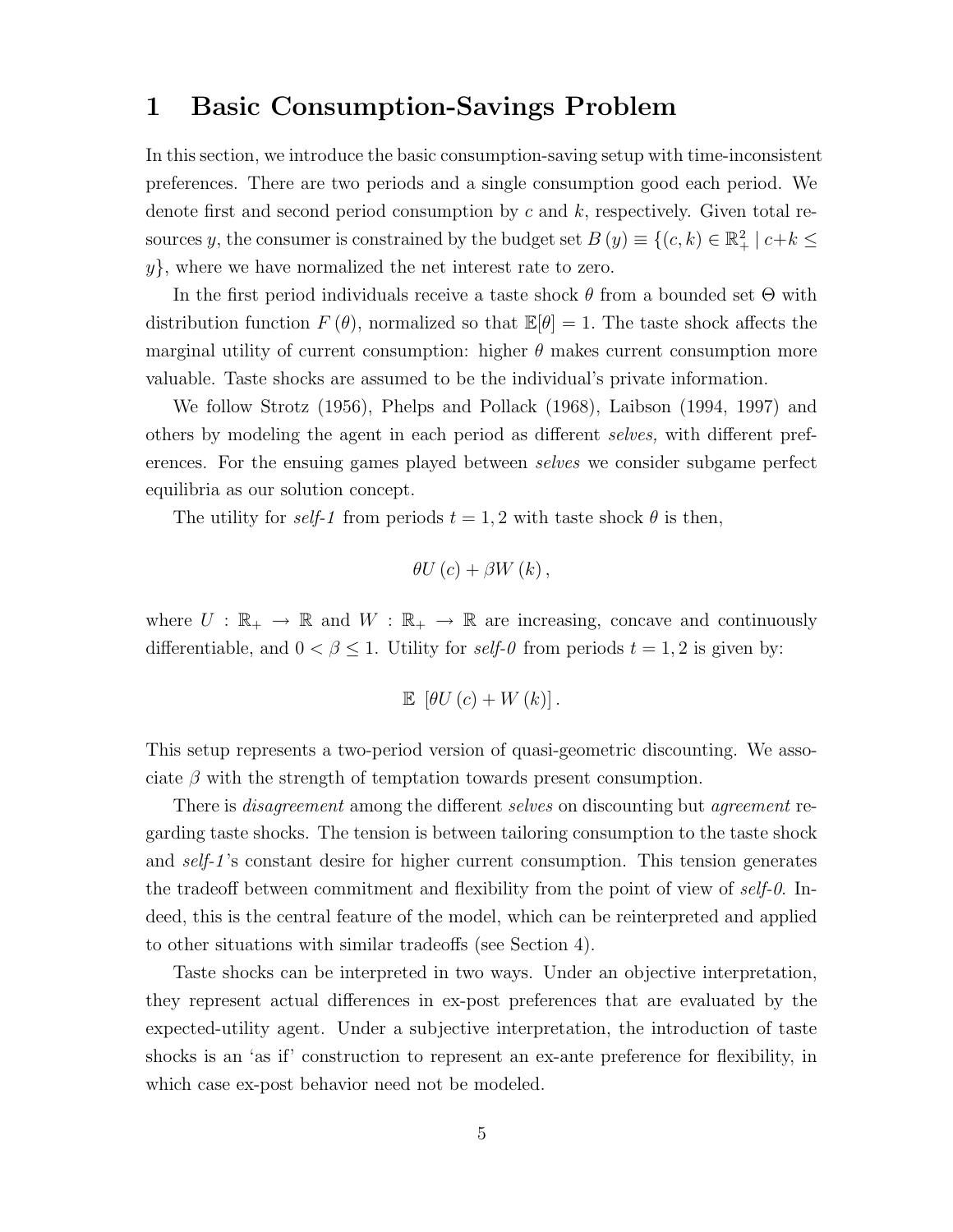Taste shocks are a tractable way of introducing a value for flexibility. Within an objective interpretation, they can be thought of as representing the significant variation observed in consumption and savings data, after conditioning on all available variables. Other shocks, such as unobservable income or health, can also generate a value for flexibility. Indeed, a model with privately observed income shocks is equivalent to the model with privately observed taste shocks when the utility function is exponential  $U(c) = -e^{-\gamma c}$ . To see this, note that total consumption in the first period is  $c + z$ , where z is privately observed income and  $c = y - k$  is the observable component of consumption and savings. Then the first period utility is  $U(c+z)$  $\theta U(c)$  where  $\theta \equiv -U(z)$ .

A useful benchmark allocation is the ex-ante first-best allocation,  $(c^{fb}(\theta), k^{fb}(\theta))$ , defined by the solution to  $\max_{(c,k)\in B(y)}\{\theta U(c)+W(k)\}.$  This allocation would be feasible if taste shocks were not private information and were contractible. Another benchmark allocation is that obtained with full flexibility or no commitment: self-1 is constrained only by the resource constraint and solves  $\max_{(c,k)\in B(y)} [\theta U(c) + \beta W(k)].$ We denote the unique solution to this problem by  $(c^f(\theta), k^f(\theta))$ .

### 2 Optimal Commitment without Self-Control

Commitment entails reducing the set of choices available. The optimal commitment problem is to choose the best subset  $C \subset B(y)$  of the budget set that maximizes the expected utility of self-0 given that choices are in the hands of self-1, that is, that the allocation is the outcome of a subgame perfect equilibrium. Formally, we choose  $C \in B(y)$  so as to maximize  $\int [\theta U(c(\theta)) + W(k(\theta))] dF(\theta)$  subject to  $c(\theta), k(\theta) \in$  $\arg \max_{(c,k)\in C}(\theta U(c)+\beta W(k)).$ 

Finding the best subset C is equivalent to the following principal-agent problem directly over allocations  $c(\theta)$  and  $k(\theta)$ :

$$
\max_{c, k} \int \left[\theta U(c(\theta)) + W(k(\theta))\right] dF(\theta)
$$
  

$$
\theta U(c(\theta)) + \beta W(k(\theta)) \ge \theta U(c(\theta')) + \beta W(k(\theta')) \text{ for all } \theta, \theta' \in \Theta
$$
 (1)  

$$
c(\theta) + k(\theta) \le y \text{ for all } \theta \in \Theta
$$
 (2)

Given total resources y, the problem is to maximize expected utility from the point of view of self-0 (henceforth: the principal) subject to the constraint that  $\theta$  is private information of self-1 (henceforth: the agent). The incentive compatibility constraint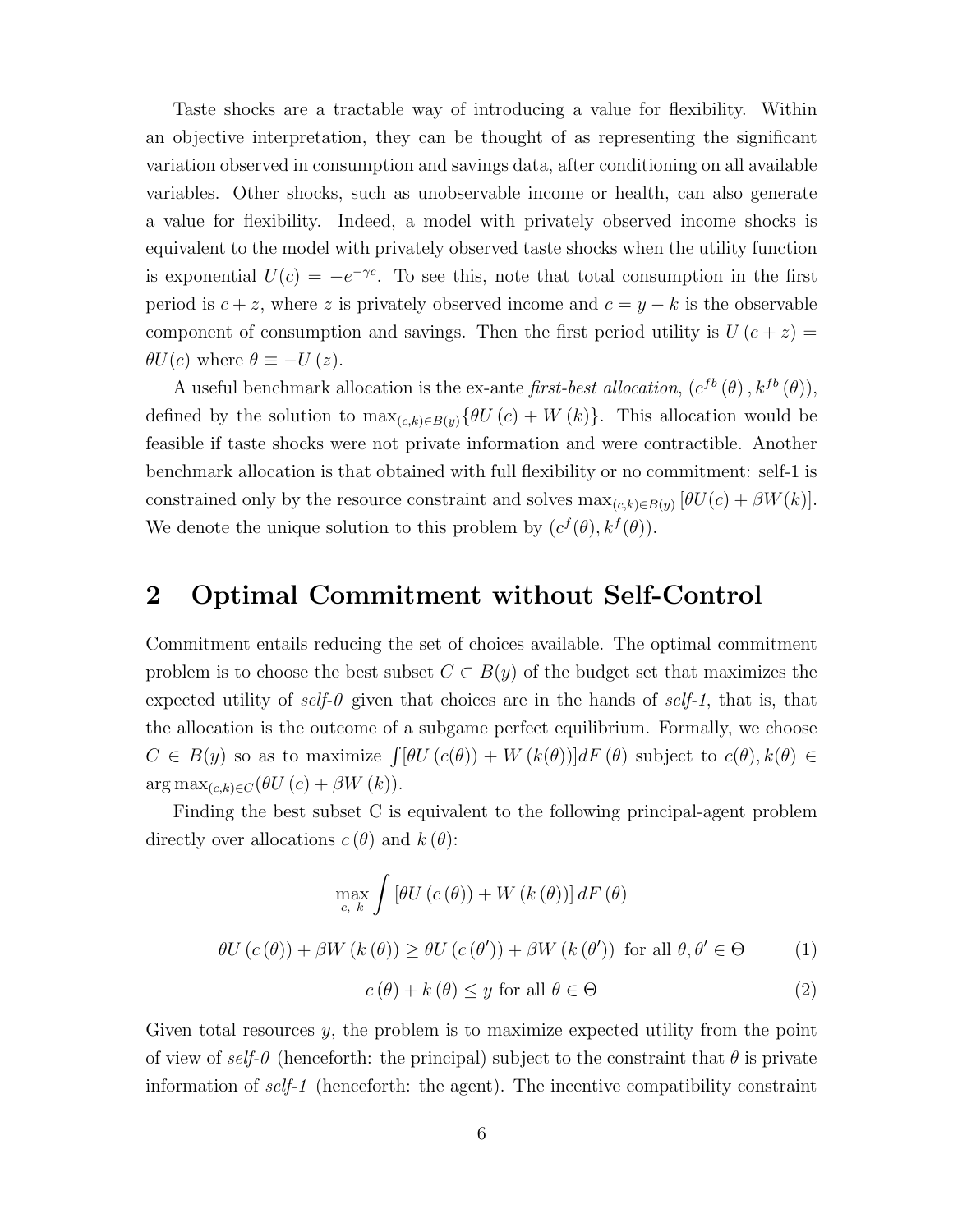(1) ensures that the agent reports the shock truthfully.

This principal-agent of the commitment problem formulation highlights the restriction that resources cannot be transferred across types. Although this restriction is not without loss of generality, it is a natural starting point for at least three reasons. First, it is useful to isolate the problem of commitment – defined as a reduction of choices from the individual's budget constraint – from the problem of insurance or redistribution, which is beyond the scope of this paper. Second, individuals may have access to commitment technologies, such as an illiquid asset, but not insurance contracts. Thus, it is important to understand what the ideal commitment device, not featuring insurance, looks like. Finally, the possibility of transferring resources across different types is simply absent in some reinterpretations of our model discussed in Section 4.

### Two and Three Types

We begin by studying the optimal commitment problem with only two taste shocks and then turn to the case with a continuum. When taste shocks take only two possible values the optimum can be fully characterized as follows.

**Proposition 1** Suppose  $\Theta = {\theta_l, \theta_h}$ , with  $\theta_l < \theta_h$ . There exists a  $\beta^* \in (\theta_l/\theta_h, 1)$ such that for  $\beta \in [\beta^*, 1]$  the first-best allocation is implementable. Otherwise,

- (a) if  $\beta > \theta_l/\theta_h$  separation is optimal, i.e.  $c^*(\theta_h) > c^*(\theta_l)$  and  $k^*(\theta_h) < k^*(\theta_l)$ ,
- (b) if  $\beta < \theta_l/\theta_h$  bunching is optimal, i.e.  $c^* (\theta_l) = c^* (\theta_h)$  and  $k^* (\theta_l) = k^* (\theta_h)$ ,
- (c) if  $\beta = \theta_l/\theta_h$  separating and bunching are both optimal

In all cases, the optimum can be attained without burning money:  $c^*(\theta) + k^*(\theta) =$ y for  $\theta = \theta_h, \theta_l$ .

#### **Proof.** In the Appendix.  $\blacksquare$

The result that the first-best allocation is incentive compatible for low enough levels of temptation relies on the discrete difference in taste shocks and does not hold with a continuum of shocks. For higher temptation the first-best allocation is no longer incentive compatible and the proposition shows that the solution takes one of two forms. For intermediate levels of temptation it is optimal to separate the agents. To achieve separation the principal must offer bundles that yield to the agent's ex-post desire for higher consumption, giving them higher consumption in the first period than the first-best. For high enough temptation, however, separating the agents requires too much first-period consumption, and bunching both types becomes preferable.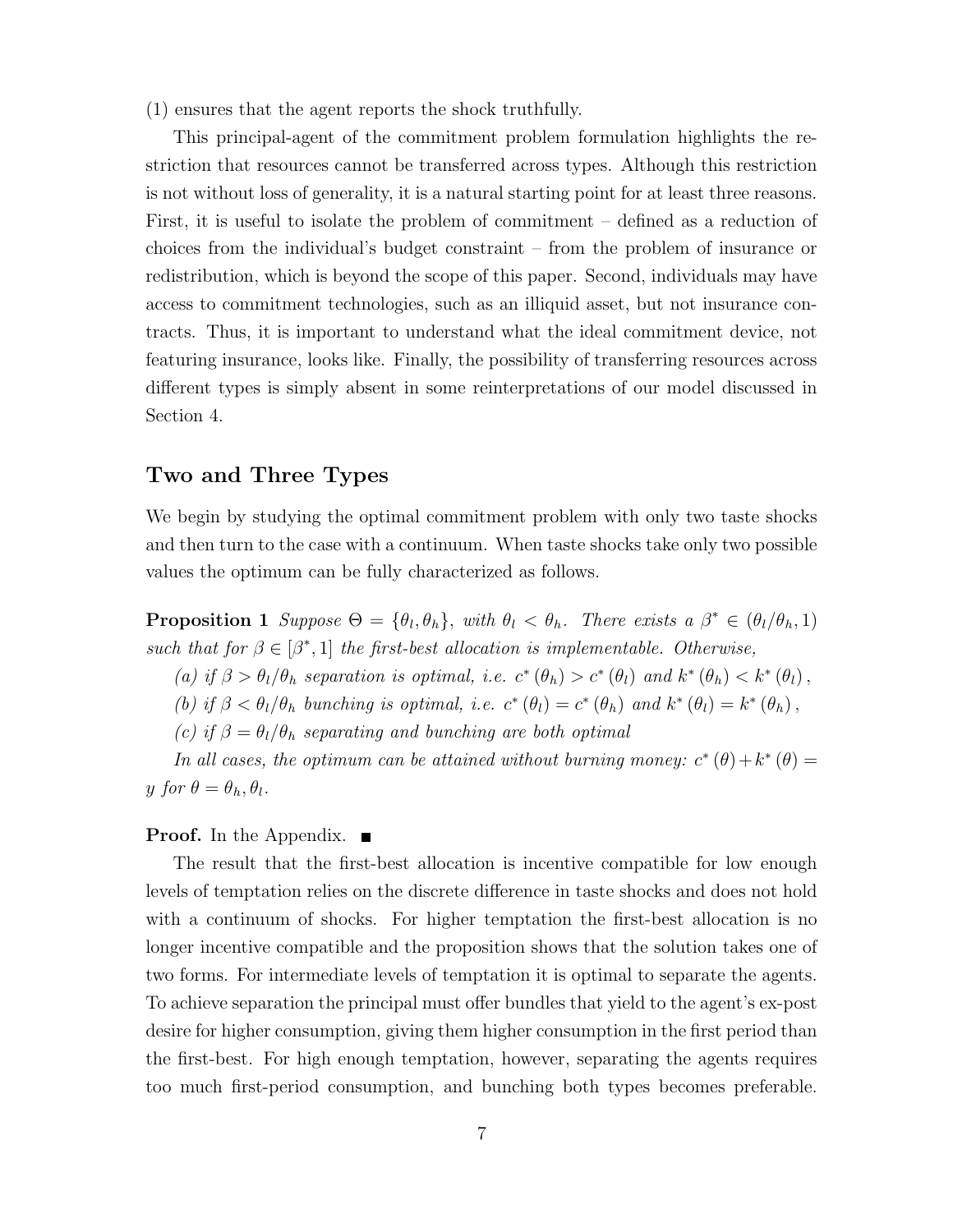Bunching resolves the commitment problem at the expense of flexibility. The optimal amount of flexibility depends negatively on the degree of disagreement relative to the dispersion of taste shocks. The proposition also shows that the optimum can be attained on the frontier of the budget set, so that 'money burning' is not required.

Unfortunately, with more than two types extending these conclusions is not straightforward. For example, consider three taste shocks,  $\theta_l < \theta_m < \theta_h$ , with respective probabilities  $p_l, p_m$  and  $p_h$ . In this case bunching may occur between any consecutive pair of shocks. Money burning for the middle type is optimal if  $p_m$  is small enough and  $\beta \in (\beta^*, \theta_l/\theta_m)$ , where  $\beta^*$  is as defined by the proposition above with two types,  $\theta_l$  and  $\theta_h$ . This captures the intuition that if the middle shock occurs with very low probability, money burning is not very costly and might be preferable for incentive purposes. However, this does not exhaust all cases where money burning is optimal. If either  $\beta < \beta^*$  or  $\beta > \theta_l/\theta_m$ , money burning is never optimal for small enough  $p_m$ , but may be optimal for sufficiently high  $p_m$ <sup>2</sup>. These results help illustrate that money burning is a possible feature of the solution and that conditions on the distribution are required to rule it out.

#### Continuous Distribution of Types

For the rest of the paper we assume that the distribution of types is represented by a continuous density  $f(\theta)$  over the bounded interval  $\Theta \equiv [\theta, \overline{\theta}]$ . It is convenient to change variables from  $(c(\theta), k(\theta))$  to  $(u(\theta), w(\theta))$  where  $u(\theta) \equiv U(c(\theta))$  and  $w(\theta) \equiv W(k(\theta))$ , and we term either pair of functions an allocation. Let  $C \equiv U^{-1}$ and  $K \equiv W^{-1}$ , which are then increasing and convex functions.

We now characterize the incentive compatibility constraints (1). Facing a direct mechanism given by  $(u(\theta), w(\theta))$ , an agent with taste shock  $\theta$  maximizes over the report and obtains utility  $V(\theta) \equiv \max_{\theta' \in \Theta} \{(\theta/\beta) u(\theta') + w(\theta')\}.$  If truth-telling is optimal then  $V(\theta) = (\theta/\beta) u(\theta) + w(\theta)$ , by integrating the envelope condition  $V'(\theta) = u(\theta)/\beta$ :

$$
\frac{\theta}{\beta}u(\theta) + w(\theta) = \int_{\underline{\theta}}^{\theta} \frac{1}{\beta}u(\tilde{\theta})d\tilde{\theta} + \frac{\theta}{\beta}u(\underline{\theta}) + w(\underline{\theta})
$$
\n(3)

(see Milgrom and Segal, 2002). Incentive compatibility of  $(u, w)$  also requires u to be a non-decreasing function of  $\theta$ : agents that are more eager for current consumption cannot consume less. Thus, condition  $(3)$  and the monotonicity of u are necessary for

<sup>2</sup>Proofs of these results are available upon request.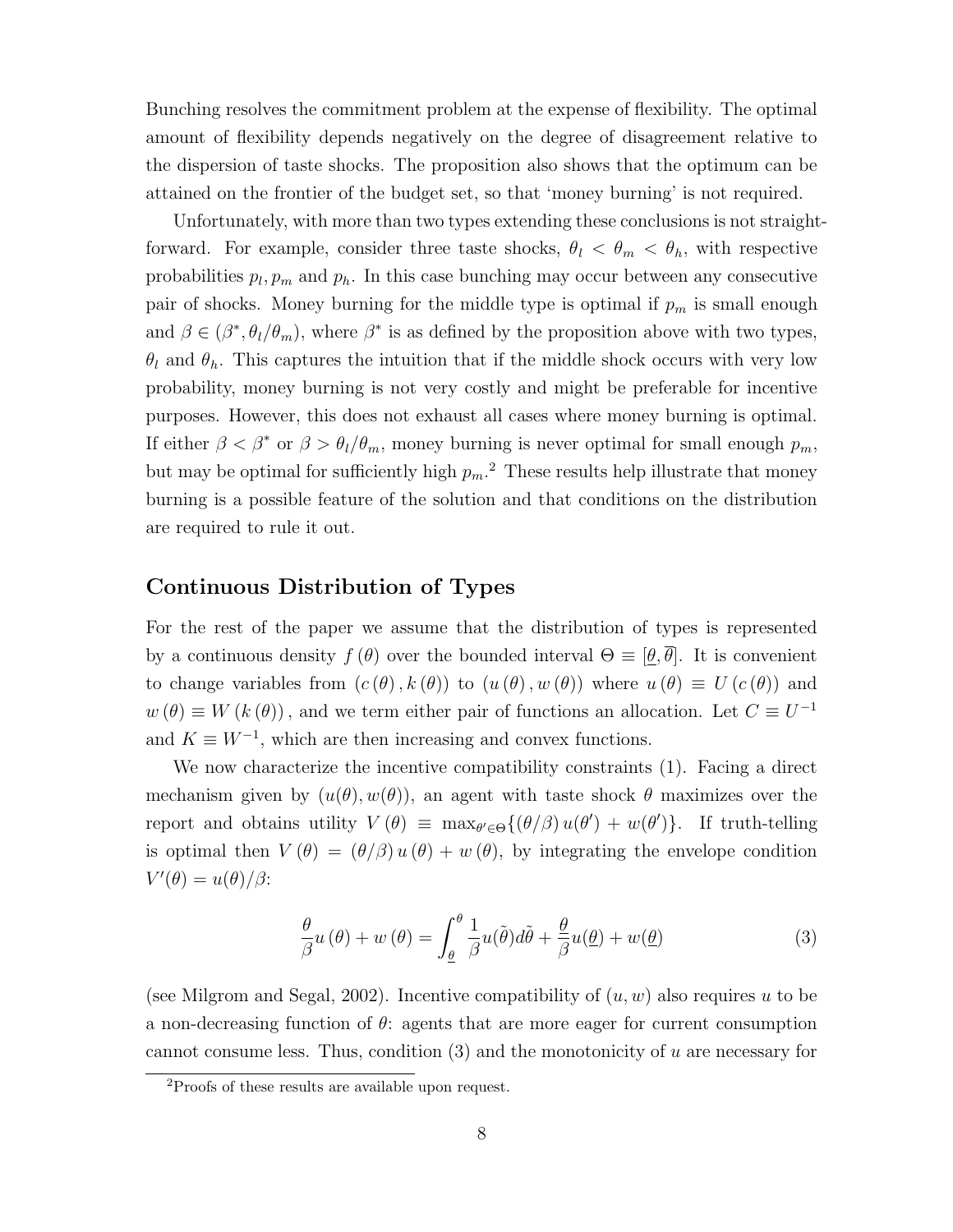incentive compatibility. These two conditions are also sufficient.

The principal's problem is thus to maximize  $\int_{\underline{\theta}}^{\theta} (\theta u(\theta) + w(\theta)) f(\theta) d\theta$  subject to the budget constraint  $C(u(\theta)) + K(w(\theta)) \leq y$ , the incentive compatibility constraint (3), and monotonicity  $u(\theta') \geq u(\theta)$  for  $\theta' \geq \theta$ . Note that this problem is convex since the objective function is linear and the constraint set is convex.

Substituting the incentive compatibility constraint (3) into the objective function and the resource constraint and integrating by parts allows us to simplify the problem by dropping the function  $w(\theta)$ , except for its value at  $\theta$ . Consequently, the principal's problem reduces to finding a function  $u : \Theta \to \mathbb{R}$  and a scalar  $\underline{w}$  that solves:<sup>3</sup>

$$
\max_{\underline{w},u\in\Phi} \left\{ \frac{\theta}{\beta} u(\underline{\theta}) + \underline{w} + \frac{1}{\beta} \int_{\underline{\theta}}^{\overline{\theta}} (1 - G(\theta)) u(\theta) d\theta \right\}
$$
(4)

$$
W(y - C(u(\theta))) + \frac{\theta}{\beta}u(\theta) - \frac{\theta}{\beta}u(\underline{\theta}) - \underline{w} - \frac{1}{\beta}\int_{\underline{\theta}}^{\theta}u(\tilde{\theta})d\tilde{\theta} \ge 0 \text{ for all } \theta \in \Theta
$$
 (5)

where  $\Phi = {\underline{w}, u \mid \underline{w} \in W(\mathbb{R}_+), u : \Theta \to U(\mathbb{R}_+)}$  and u is non-decreasing and

$$
G(\theta) \equiv F(\theta) + \theta (1 - \beta) f(\theta).
$$

Any allocation  $(\underline{w}, u) \in \Phi$  uniquely determines an incentive compatible direct mechanism using (3). An allocation  $(\underline{w}, u)$  is *feasible* if  $(\underline{w}, u) \in \Phi$  and the budget constraint (5) holds.

### Minimum-Savings

This section shows that minimum-savings rules are necessarily part of the optimum.

Bunching at the top can be achieved by removing bundles previously offered for types above  $\hat{\theta}$ , who then move to the bundle of  $\hat{\theta}$ , which is the one still available. That is, for any feasible allocation  $(\underline{w}, u)$  and  $\hat{\theta} \in \Theta$ , take the allocation  $(\underline{w}, \hat{u})$  given by  $\hat{u}(\theta) = u(\theta)$  for  $\theta < \hat{\theta}$ , and  $\hat{u}(\theta) = u(\hat{\theta})$  for  $\theta \geq \hat{\theta}$ . Thus, bunching the upper tail is always feasible; we now show that it is also always optimal.

**Proposition 2** An optimal allocation  $(\underline{w}, u^*)$  satisfies  $u^*(\theta) = u^*(\theta_p)$  for  $\theta \ge \theta_p$ ,

<sup>&</sup>lt;sup>3</sup>The objective function and the left-hand side of the constraint are well defined for all  $(\underline{w}, u) \in \Phi$ since monotonic functions are integrable and the product of two integrable functions,  $1 - G(\theta)$  and  $u(\theta)$ , is integrable (Rudin, 1976, Theorem 6.9 and 6.13).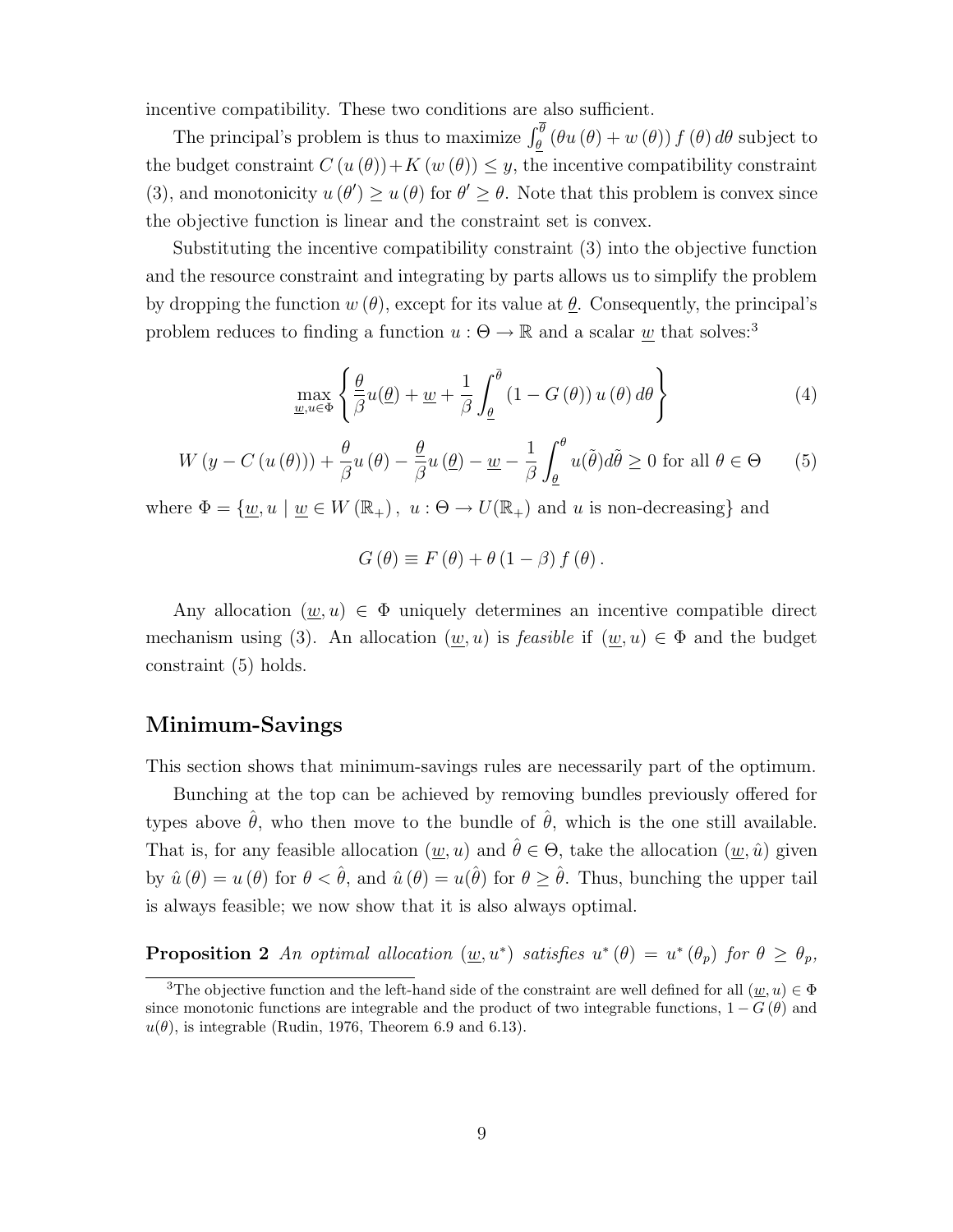where  $\theta_p$  is the lowest value  $\theta \in \Theta$  such that

$$
\int_{\hat{\theta}}^{\bar{\theta}} \left(1 - G(\tilde{\theta})\right) d\tilde{\theta} \le 0
$$

for  $\hat{\theta} \geq \theta_p$ . It is optimal for the budget constraint (5) to hold with equality at  $\theta_p$ .

**Proof.** The contribution to the objective function from types with  $\theta \geq \theta_p$  is  $(1/\beta)\int_{\theta_p}^{\overline{\theta}}(1-G(\theta))u(\theta) d\theta$ . Substituting  $u = \int_{\theta_p}^{\theta} du + u(\theta_p)$  and integrating by parts we obtain,

$$
u(\theta_p) \frac{1}{\beta} \int_{\theta_p}^{\overline{\theta}} (1 - G(\theta)) d\theta + \frac{1}{\beta} \int_{\theta_p}^{\overline{\theta}} \int_{\theta}^{\overline{\theta}} (1 - G(\tilde{\theta})) d\tilde{\theta} du.
$$
 (6)

Note that, for the second term,  $\int_{\theta}^{\bar{\theta}} (1 - G(\tilde{\theta})) d\tilde{\theta} \leq 0$  for all  $\theta \geq \theta_p$ . It follows that it is optimal to set  $du = 0$ , or equivalently  $u(\theta) = u(\theta_p)$  for  $\theta \ge \theta_p$ .

When  $\theta_p = \underline{\theta}$ , all types are pooled at the same bundle and it is clearly not optimal to be in the interior of the budget set. If  $\theta_p$  is interior then the first term in 6 is zero, so  $u(\theta_p)$  can always be increased up to the point where the budget constraint binds without affecting the objective function. Thus, it is optimal not to have money burning at  $\theta_p$ .

This result states that for any bounded distribution of taste shocks a positive mass of upper agents gets the same bundle of consumption and savings, which lies on the budget line. A minimum-savings rule that binds for some types has the property that top types are bunched. Thus, this section of the allocation can be implemented by a minimum-savings rule that is binding for precisely these agents. Thus, minimumsavings are necessarily part of the optimum.

To gain some intuition for this result, note that self-1 with taste shock  $\theta \leq \beta \overline{\theta}$ shares the preferences of self-0 with a higher taste shock, equal to  $\theta/\beta$ . That is, the indifference curves of  $\theta u + \beta w$  and  $(\theta/\beta)u + w$  are equivalent. Informally, these types can make a case for their preferences. In contrast, self-1 types with  $\theta > \beta \bar{\theta}$  display a blatant desire for current consumption from  $self-0$ 's point of view. That is, there is no possible taste shock for self-0 that justifies self-1's preferences. Separating such types requires consumption to increase with  $\theta$ , but this cannot be optimal since they are overconsuming from  $self-0$ 's point of view. Thus, these agents should be bunched. In other words, at the very top of the distribution, for  $\theta \geq \beta \overline{\theta}$ , there is no trade-off between commitment and flexibility. The Lemma shows that bunching goes further, that in the neighborhood of  $\beta\bar{\theta}$  the value of commitment continues to dominate that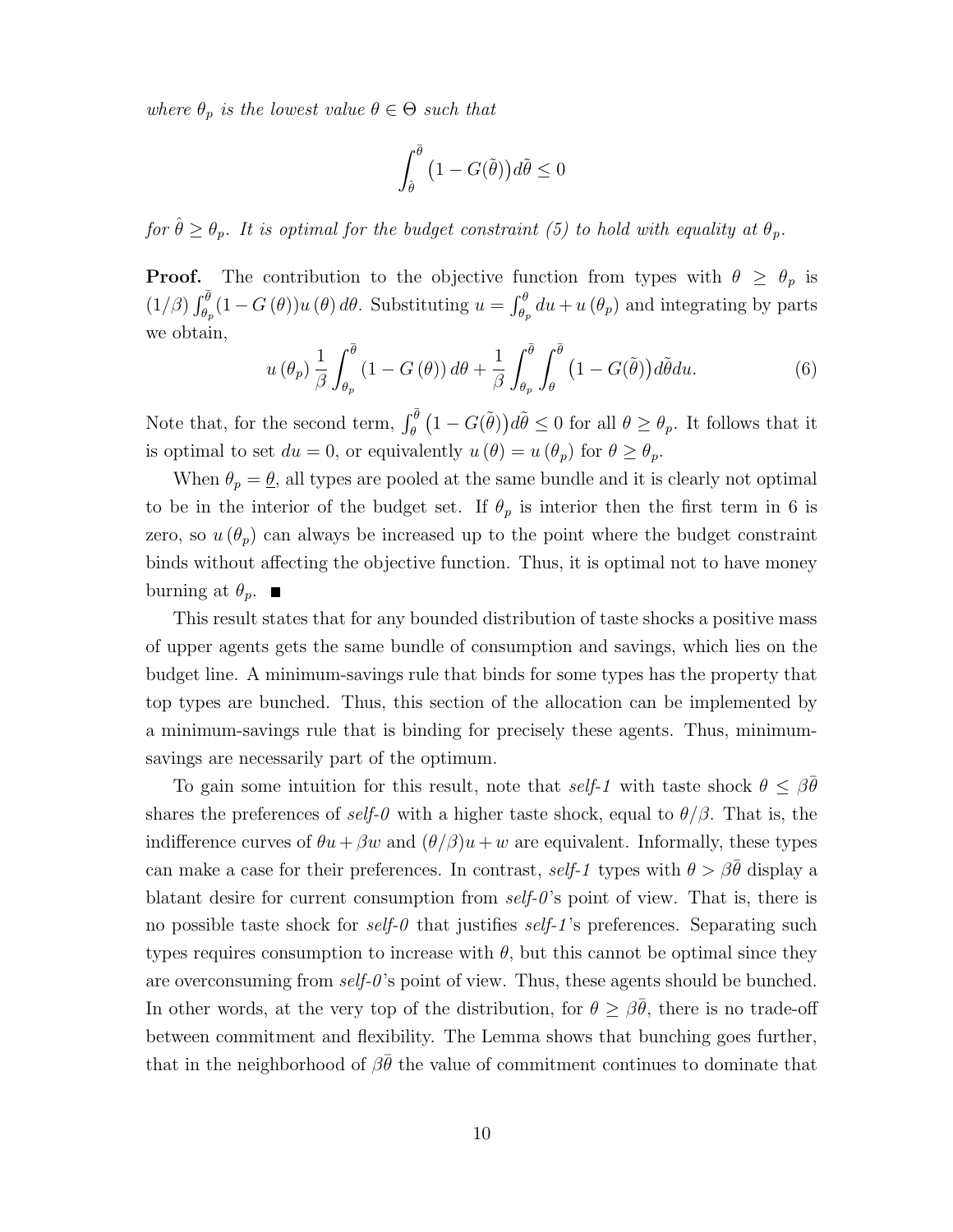of flexibility:  $\theta_p < \beta \bar{\theta}$ .<sup>4</sup>

### Simple Minimum-Savings Policies

We showed above that minimum-savings are necessarily part of the optimum. We now investigate whether minimum-savings policies may fully characterize the optimum. The results with discrete types suggest the need for some condition on the distribution of taste shocks. The following condition turns out to be exactly what is needed.

Assumption A:  $G(\theta) \equiv (1 - \beta) \theta f(\theta) + F(\theta)$  is increasing for all  $\theta \le \theta_p$ .

When the density  $f$  is differentiable Assumption A is equivalent to a lower bound on its elasticity

$$
\theta \frac{f'(\theta)}{f(\theta)} \ge -\frac{2-\beta}{1-\beta} ,
$$

The lower bound is negative and continuously decreasing in  $\beta$ . The highest lower bound is attained when  $\beta = 0$ , while as  $\beta \rightarrow 1$  the lower bound goes off to  $-\infty$ . Hence, for any density f with  $\theta f'/f$  bounded below, Assumption A is satisfied for β close enough to 1. Moreover, many densities satisfy this condition for all β. For example, it is trivially satisfied for all density functions that are non-decreasing, and holds for the exponential distribution, the log-normal, and the Pareto and Gamma distributions for a subset of their parameters.

It is important to recall the two possible interpretations for taste shocks when interpreting Assumption A. Given the state-dependent utility function,  $\theta U(c) + \beta W(k)$ , an objective interpretation of the distribution of shocks,  $F(\theta)$ , implies that it can be identified from ex-post behavior. For example, if individuals have full flexibility and choose freely along the budget constraint, the observed distribution of consumption and savings choices,  $c^f(\theta)$  and  $k^f(\theta)$ , identifies the distribution of taste shocks, given the utility functions and the temptation parameter. In contrast, under a subjective interpretation information regarding taste shocks must be elicited directly ex-ante from the individual.

Our next result shows that under Assumption A agents with  $\theta \leq \theta_p$  are offered their ex post unconstrained optimum from the budget line, and agents with  $\theta \ge \theta_p$ 

<sup>&</sup>lt;sup>4</sup>The assumption that taste shocks are bounded above, equivalent to assuming that consumption in the second period is bounded away from zero under full flexibility, ensures that  $\theta_p$  is well defined. For example, with a Pareto distribution  $F(\theta) = 1 - (b/\theta)^{\alpha}$  for  $x \geq b$  implying  $G(\theta) = 1 + ((1 - \beta) a - 1) (b/\theta)^{\alpha}$ . For  $\alpha \ge (1 - \beta)^{-1}$  one obtains that  $\theta_p = b$  so it is optimal to pool all agents. However, for  $\alpha < (1 - \beta)^{-1}$  there is no solution to  $\theta_p$  and, it turns out, it is optimal to provide full flexibility.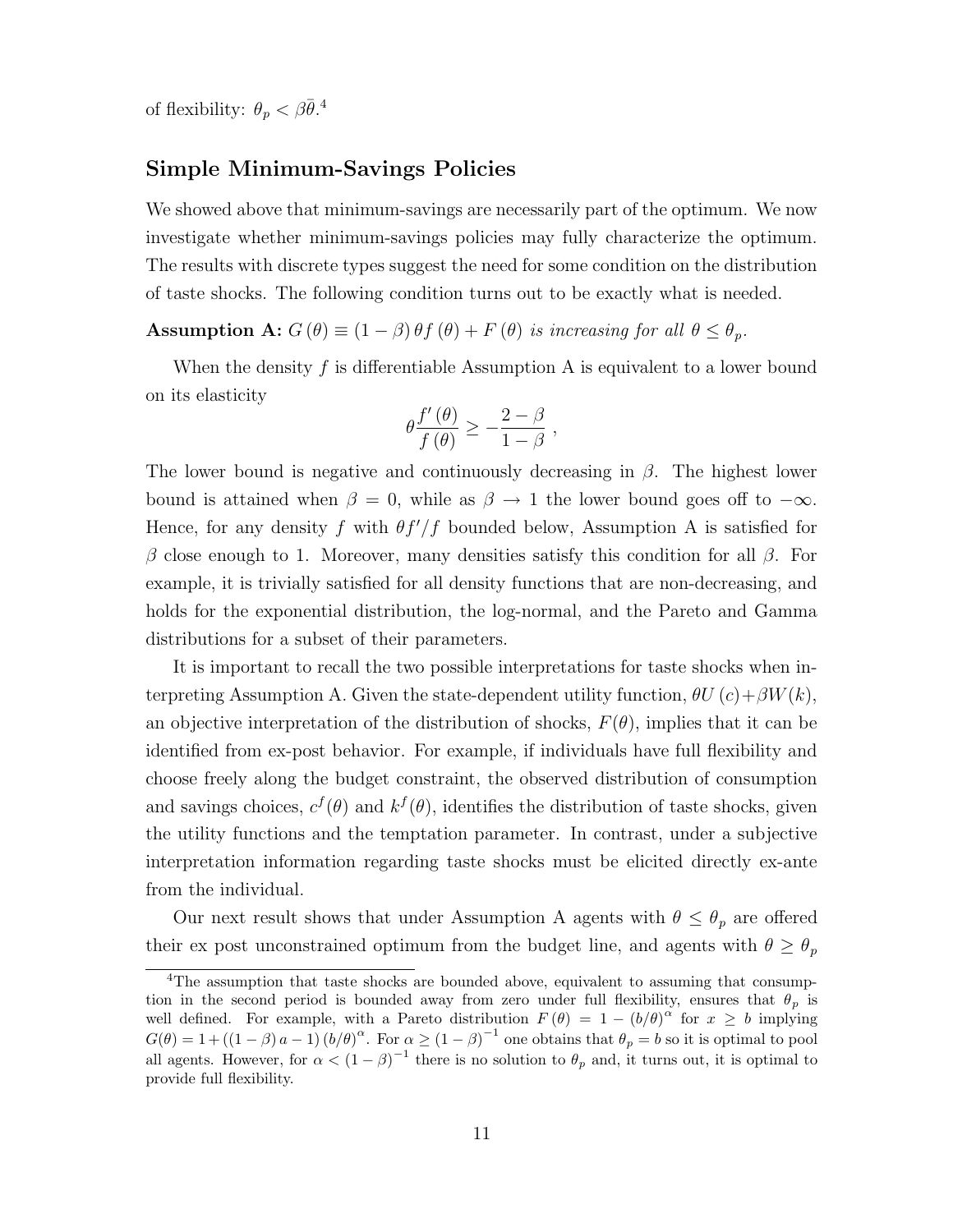are bunched at the unconstrained optimum for  $\theta_p$ . That is, the optimal mechanism offers the whole budget line to the left of the point  $(c^f(\theta_p), k^f(\theta_p))$  and corresponds to a simple minimum-savings rule that imposes  $k \geq k^{f}(\theta_{p})$ . Denote the proposed allocation in terms of utility assignments by  $(\underline{w}^*, u^*)$ , with  $\underline{w}^* = W(k^f(\underline{\theta}))$ ,  $u^*(\theta) =$  $U\left(c^{f}\left(\theta\right)\right)$  for  $\theta \leq \theta_p$  and  $u^*(\theta) = U(c^{f}\left(\theta_p\right))$  for  $\theta > \theta_p$ .

We next show that this simple allocation is optimal if and only if Assumption A holds. Our strategy involves applying Lagrangian theorems, which require verifying that our problem is sufficiently convex and differentiable. Once this is established the argument is simple: we impose the necessary and sufficient first-order conditions at the conjectured allocation and back out the implied Lagrangian multipliers; the required non-negativity of these multipliers turns out to be equivalent to Assumption  $A.<sup>5</sup>$ 

Define the Lagrangian function as

$$
L(\underline{w}, u | \Lambda) \equiv \frac{\theta}{\beta} u (\underline{\theta}) + \underline{w} + \frac{1}{\beta} \int_{\underline{\theta}}^{\overline{\theta}} (1 - G(\theta)) u(\theta) d\theta
$$
  
+ 
$$
\int_{\underline{\theta}}^{\overline{\theta}} \left( W(y - C(u(\theta))) + \frac{\theta}{\beta} u(\theta) - \left( \frac{\theta}{\beta} u(\underline{\theta}) + \underline{w} \right) - \int_{\underline{\theta}}^{\theta} \frac{1}{\beta} u(\tilde{\theta}) d\tilde{\theta} \right) d\Lambda(\theta),
$$

where the function  $\Lambda$  is the Lagrange multiplier associated with the incentive compatibility constraint.<sup>6</sup> Without loss of generality we set  $\Lambda(\bar{\theta}) = 1$ . Note that we do not need to incorporate the monotonicity into the Lagrangian. Instead, we work directly with  $\Phi$ , which includes the monotonicity condition. Integrating the Lagrangian by parts yields:

$$
L(\underline{w}, u | \Lambda) = \left(\frac{\underline{\theta}}{\beta} u(\underline{\theta}) + \underline{w}\right) \Lambda(\underline{\theta}) + \frac{1}{\beta} \int_{\underline{\theta}}^{\overline{\theta}} (\Lambda(\theta) - G(\theta)) u(\theta) d\theta + \int_{\underline{\theta}}^{\overline{\theta}} \left(W(y - C(u(\theta))) + \frac{\theta}{\beta} u(\theta)\right) d\Lambda(\theta).
$$

The next lemma exploits the convexity of the problem to show that appropriate

<sup>5</sup>One virtue of this approach is that we do not need to restrict the maximization with ad hoc 'technical conditions'. In contrast, most analyses of optimal contracts proceed under assumptions such as piecewise differentiability or continuity.

<sup>&</sup>lt;sup>6</sup>Intuitively, the Lagrange multiplier  $\Lambda$  can be thought of as a cumulative distribution function that determines the importance of the resource constraints. If  $\Lambda$  is representable by a density  $\lambda$ , then the constraints can be incorporated as the familiar integral of the product with the density function  $\lambda(\theta)$ . Although this is a common approach, in general,  $\Lambda$  may have points of discontinuity. Indeed, the multiplier we construct has two points of discontinuity.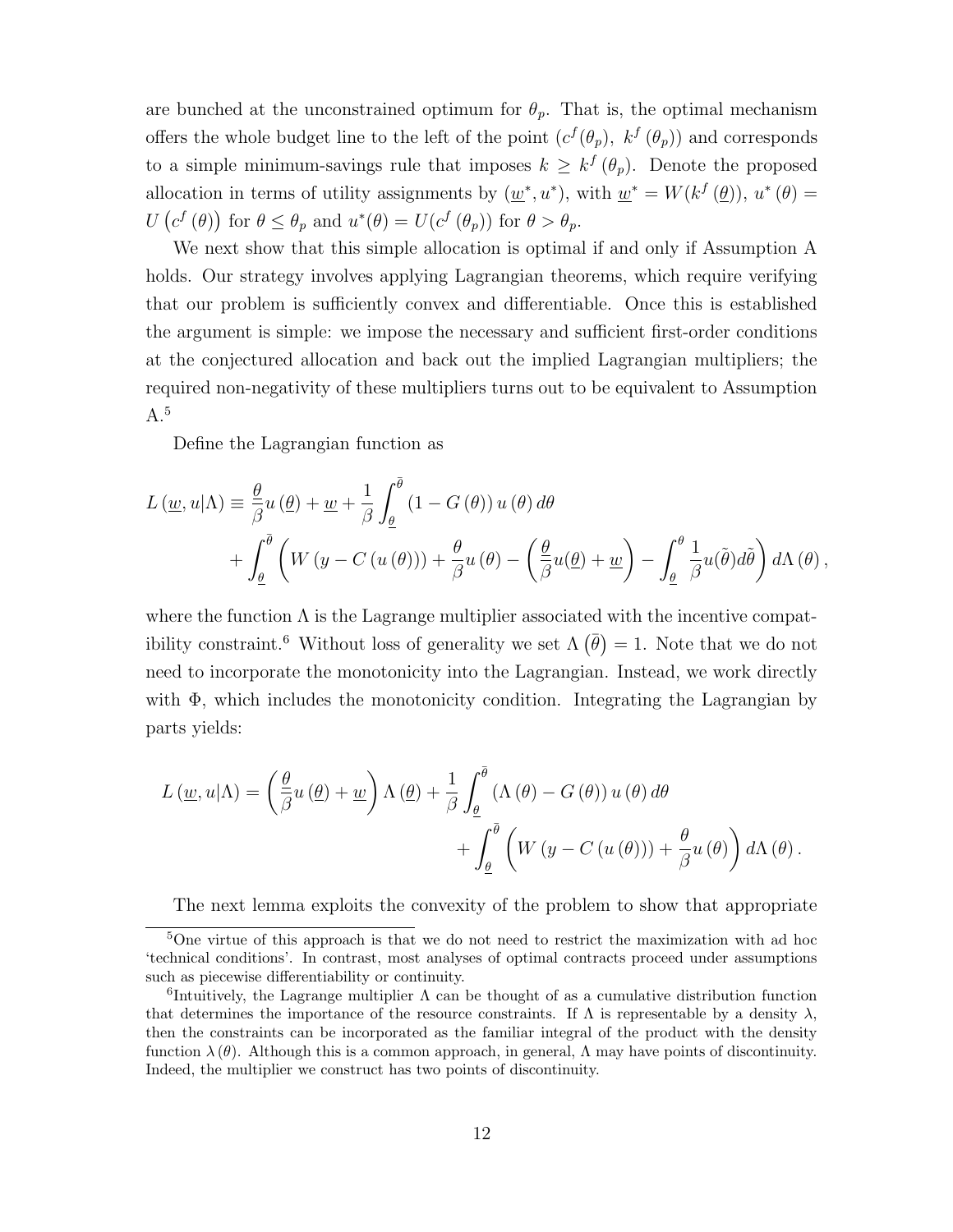first-order conditions are necessary and sufficient for optimality.

**Lemma of Optimality.** (a) If an allocation  $(\underline{w_0}, u_0) \in \Phi$  is optimal with  $u_0$  continuous then there exists a non-decreasing  $\Lambda_0$  such that the following first-order conditions in terms of Gateaux differentials:<sup>7</sup>

$$
\partial L\left(\underline{w_0}, u_0; \underline{w_0}, u_0 | \Lambda_0\right) = 0\tag{7}
$$

$$
\partial L\left(\underline{w_0}, u_0; h_{\underline{w}}, h_u | \Lambda_0\right) \le 0\tag{8}
$$

hold for all  $(h_{\underline{w}}, h_u) \in \Phi$  and  $h_u$  continuous.

(b) Conversely, if there exists a non-decreasing  $\Lambda_0$  such that the first-order conditions (7) and (8) hold, for all  $(h_{\underline{w}}, h_u) \in \Phi$ , then  $(u_0, w_0)$  is optimal.

#### **Proof.** See appendix.  $\blacksquare$

Using the second expression for the Lagrangian the Gateaux differential at the proposed allocation  $(\underline{w}^*, u^*)$  is given by:

$$
\partial L(\underline{w}, u; h_{\underline{w}}, h_u | \Lambda) = \left(\frac{\theta}{\beta} h_u(\underline{\theta}) + h_{\underline{w}}\right) \Lambda(\underline{\theta}) + \frac{1}{\beta} \int_{\underline{\theta}}^{\overline{\theta}} (\Lambda(\theta) - G(\theta)) h_u(\theta) d\theta \qquad (9) + \frac{\theta_p}{\beta} \int_{\theta_p}^{\overline{\theta}} \left(\frac{\theta}{\theta_p} - 1\right) h_u d\Lambda(\theta)
$$

for all  $(h_{\underline{w}}, h_u) \in \Phi$ . The next proposition uses this Lemma to prove that a minimumsavings rule is the optimum under Assumption A.

**Proposition 3** The minimum-savings allocation  $(\underline{w}^*, u^*)$  is optimal if Assumption A holds.

**Proof.** We show that there exists a non-decreasing multiplier  $\Lambda^*$  such that the proposed  $(\underline{w}^*, u^*)$  satisfies the first-order conditions (7) and (8) for all  $(h_{\underline{w}}, h_u) \in \Phi$ . Let  $\Lambda^*(\underline{\theta}) = 0$ ,  $\Lambda^*(\theta) = G(\theta)$  for  $(\underline{\theta}, \theta_p]$ , and  $\Lambda^*(\theta) = 1$  for  $\theta \in (\theta_p, \overline{\theta}]$ . Note that  $\Lambda^*$ is not continuous; it has an upward jump at  $\theta$  and a jump at  $\theta_p$ . We need to show

$$
\lim_{\alpha \downarrow 0} \frac{1}{\alpha} \left[ T \left( x + \alpha h \right) - T \left( x \right) \right]
$$

exists, then it is called the Gateaux differential at x with direction h and is denoted by  $\partial T(x; h)$ .

<sup>&</sup>lt;sup>7</sup>Given a function  $T : \Omega \to Y$ , where  $\Omega \subset X$  and X and Y are normed spaces, if for  $x \in \Omega$  and  $h \in X$  the limit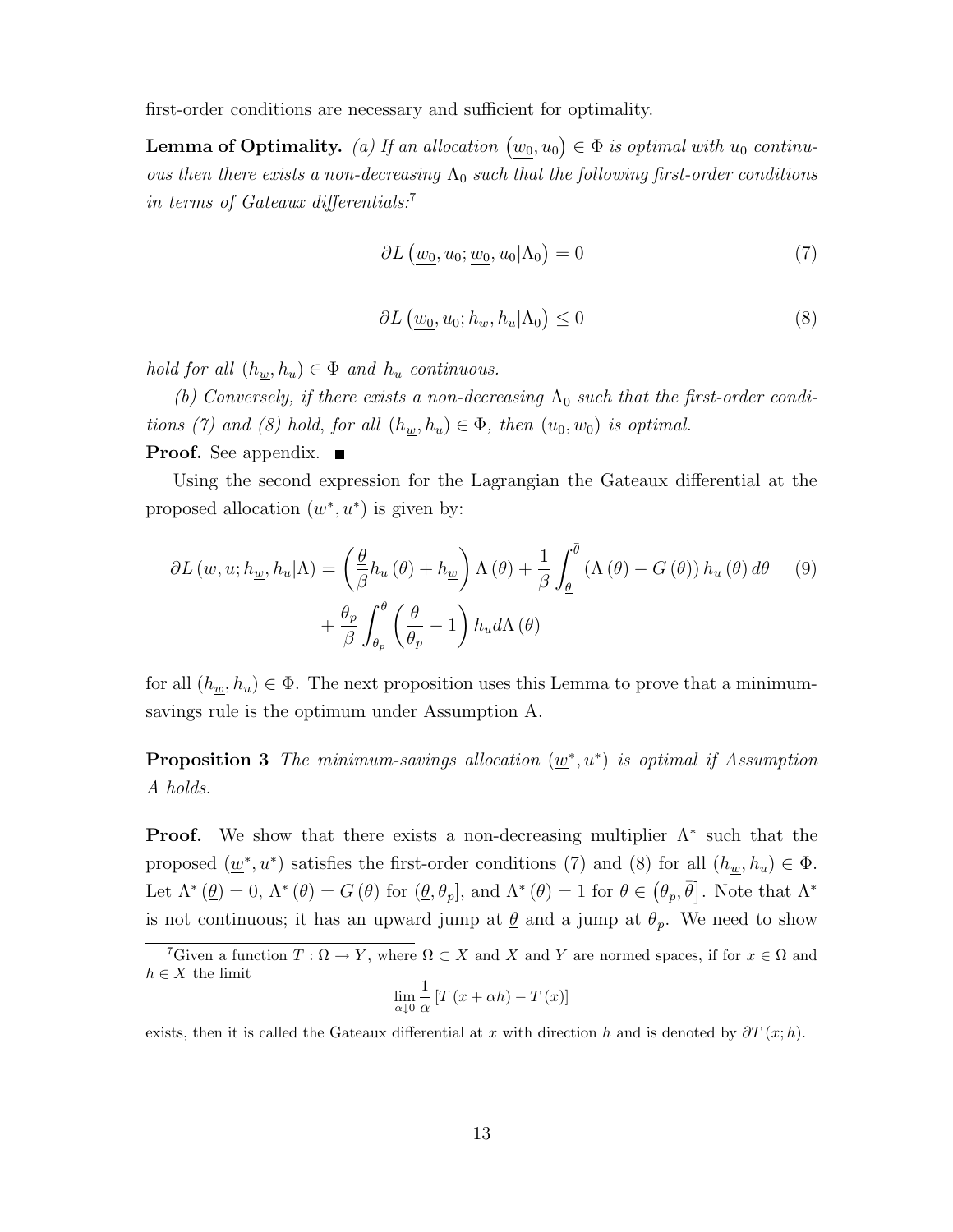that the jump at  $\theta_p$  is upward. Indeed,

$$
\lim_{\theta \downarrow \theta_p} \Lambda^* \left( \theta \right) - \Lambda^* \left( \theta_p \right) = 1 - G \left( \theta_p \right) \ge 0,
$$

which follows from the definition of  $\theta_p$ . To see this, note that if  $\theta_p = \theta$  the result is immediate since then  $\Lambda^*$  would jump from 0 to 1 at  $\underline{\theta}$ . Otherwise, by definition  $\theta_p$  is the lowest  $\hat{\theta}$  such that  $\int_{\hat{\theta}}^{\bar{\theta}} \left(1 - G\left(\tilde{\theta}\right)\right) d\tilde{\theta} \leq 0$  for all  $\theta \geq \hat{\theta}$ , which implies that  $1-G(\theta_p)\geq 0.$ 

Substituting the proposed multiplier  $\Lambda^*$  into the Gateaux differential  $(9)$ ,

$$
\partial L(\underline{w}, u; h_{\underline{w}}, h_u | \Lambda^*) = \frac{1}{\beta} \int_{\theta_p}^{\overline{\theta}} (1 - G(\theta)) h_u(\theta) d\theta = \frac{1}{\beta} \int_{\theta_p}^{\overline{\theta}} \left[ \int_{\theta}^{\overline{\theta}} (1 - G(\tilde{\theta})) d\tilde{\theta} \right] dh_u(\theta),
$$

where the last equality follows by integrating by parts, which can be done given the monotonicity of  $h_u$  and by the definition of  $\theta_p$ . This Gateaux differential is zero at the proposed allocation, and by the definition of  $\theta_p$  it is non-positive for all  $h_u$  nondecreasing. It follows that the first-order conditions (7) and (8) are satisfied for all  $(h_w, h_u) \in \Phi$ .

Proposition 3 shows that the optimal allocation can be very simple and implemented by imposing a minimum level of savings. The next proposition shows that more complicated schemes are optimal if Assumption A does not hold.

#### Proposition 4 If assumption A does not hold, no minimum-savings rule is optimal.

**Proof.** Let  $[a, b] \subset [\underline{\theta}, \theta_p)$ , with  $a < b$ , be an interval where G is strictly decreasing (Assumption A does not hold). Let  $(\underline{\hat{w}}, \hat{u})|_{x_p}$  be a minimum-savings allocation indexed by  $x_p : \hat{u}(\theta) = u^f(\theta)$  for  $\theta < x_p$ ;  $\hat{u}(\theta) = u^f(x)$  for  $\theta \ge x_p$ , and  $\underline{\hat{w}} = w^f(\underline{\theta})$ . So,  $x_p$ denotes the proposed bunching point.

The proof proceeds by contradiction. Suppose that  $(\underline{\hat{w}}, \hat{u})|_{x_p}$  is optimal for some  $x_p$ . Then by part (a) of the Lemma of Optimality, there has to exist a non-decreasing Lagrange multiplier  $\Lambda$  such that the conditions for optimality (8) and (7) are satisfied at the proposed allocation for all  $(h_{\underline{w}}, h_u) \in \Phi$  and  $h_u$  continuous. Condition (8) with  $h_u = 0$  requires that  $\hat{\Lambda}(\underline{\theta}) = 0$  since  $h_w$  is unrestricted. Using  $\hat{\Lambda}(\underline{\theta}) = 0$  and integrating (9) by parts (Theorem 6.20 in Rudin, 1976, guarantees this step given that  $h_u$  continuous) leads to:

$$
\partial L\left(\underline{\hat{w}}, \hat{u}; h_{\underline{w}}, h_u | \hat{\Lambda}\right) = \gamma\left(\underline{\theta}\right) h_u\left(\underline{\theta}\right) + \int_{\underline{\theta}}^{\overline{\theta}} \gamma\left(\theta\right) dh_u\left(\theta\right),\tag{10}
$$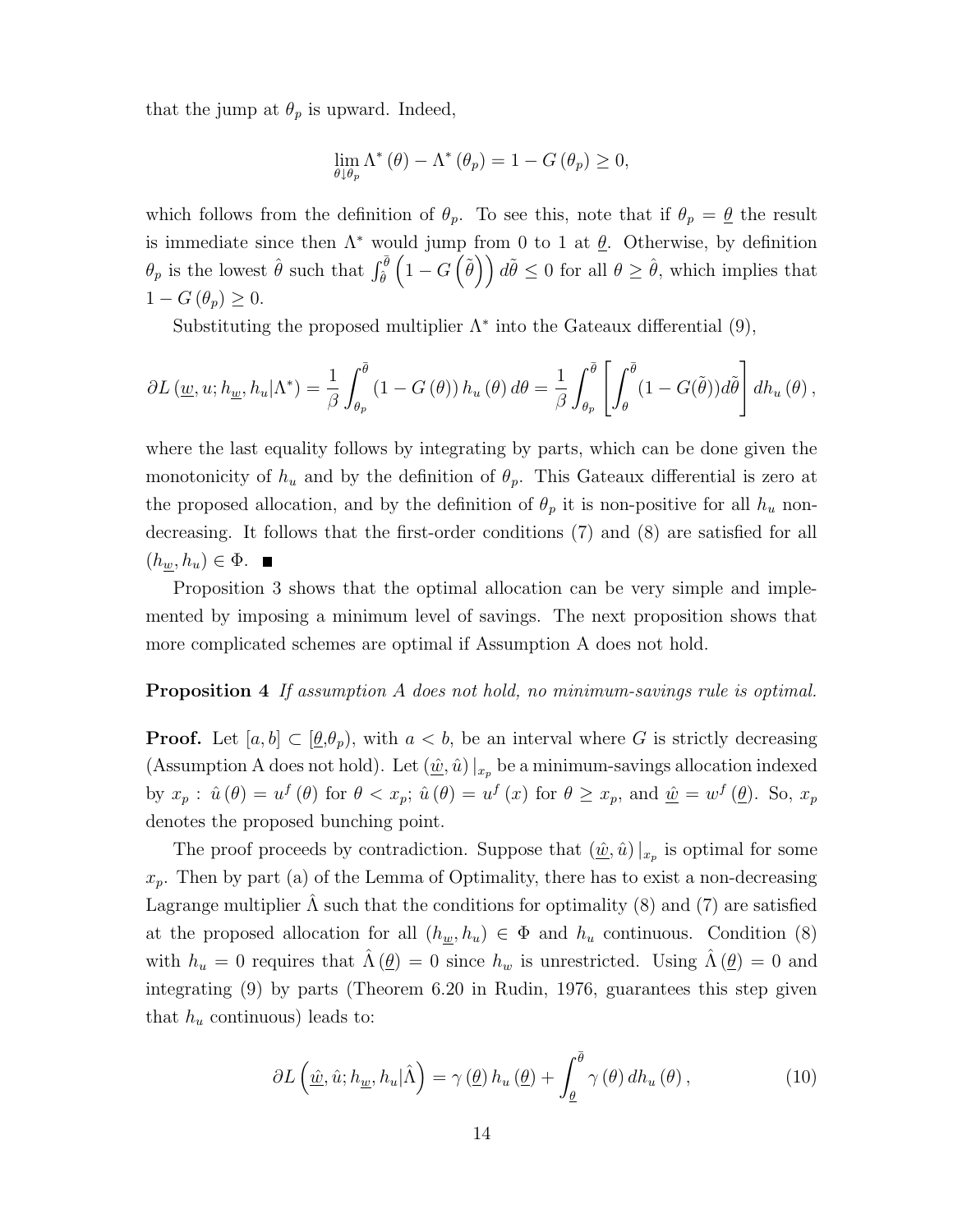with

$$
\gamma(\theta) \equiv \frac{1}{\beta} \int_{\theta}^{\overline{\theta}} (\hat{\Lambda}(\tilde{\theta}) - G(\tilde{\theta})) d\tilde{\theta} + \frac{x_p}{\beta} \int_{\max\{\theta, x_p\}}^{\overline{\theta}} \left(\frac{\tilde{\theta}}{x_p} - 1\right) d\hat{\Lambda}(\tilde{\theta});
$$

where by condition (8) it follows that  $\gamma(\theta) \leq 0$  for all  $\theta \in \Theta$  is necessary for optimality.

Then (7) implies that  $\gamma(\theta) = 0$  for  $\theta \in [\theta, x_p]$ , i.e. wherever  $\hat{u}$  is strictly increasing. It follows then that  $\hat{\Lambda}(\theta) = G(\theta)$  for all  $\theta \in (\underline{\theta}, x_p]$ . The proposed allocation  $(\underline{\hat{w}}, \hat{u})$ thus determines a unique candidate multiplier  $\Lambda$  in the separating region  $(\underline{\theta}, x_p]$ . This implies that  $x_p \leq a$ , otherwise, and the associated multiplier  $\hat{\Lambda}(\theta)$ , which is equal to G in the separating region, would be decreasing for  $\theta \in [a, \min\{x_p, b\}]$ . Integrating by parts the second term of the  $\gamma$  equation we obtain:

$$
\gamma(x_p) = \frac{1}{\beta} \int_{x_p}^{\bar{\theta}} (1 - G(\tilde{\theta})) d\tilde{\theta},
$$

which is independent of the choice of the multiplier  $\hat{\Lambda}$ . But for any  $x_p \leq a < \theta_p$ , we have that  $\gamma(x_p) > 0$  by the definition of  $\theta_p$ , contradicting a necessary condition for optimality. Hence no minimum-savings rule is optimal.

The minimum-savings allocations in both propositions do not entail money burning. Recall that with three types money burning may be optimal. A situation with three types can be approximated by continuous types taking a sequence of continuous densities becoming increasingly peaked around  $\theta_l$ ,  $\theta_m$  and  $\theta_h$ . However, the distributions in the sequence would eventually violate Assumption A, which requires a density with bounded slope. Thus, with continuous distributions that violate Assumption A money burning may be optimal.

Even if one restricts attention to allocations that do not involve money burning, an improvement over the minimum-savings policy can be constructed by removing intervals in the separating regions wherever the monotonicity condition in Assumption A fails.<sup>8</sup> Since the resulting allocation does not involve money burning it illustrates that the proposition does more than rule such allocations out.

This construction also yields intuition into Assumption A, for suppose it's condition is not satisfied for  $\theta_a < \theta < \theta_b \leq \theta_p$ . When one removes the open interval between  $c^f$  ( $\theta_a$ ) and  $c^f$  ( $\theta_b$ ) all types with  $\theta \in (\theta_a, \theta_b)$  move from their unconstrained optimum to one of the two extremes,  $c^f(\theta_a)$  or  $c^f(\theta_b)$ . The change in welfare depends critically on how many of such types moved to the left versus the right, since

<sup>8</sup>A formal statement and proof of this "drilling" result is contained in a previous version of this paper (Amador, Werning and Angeletos, 2003).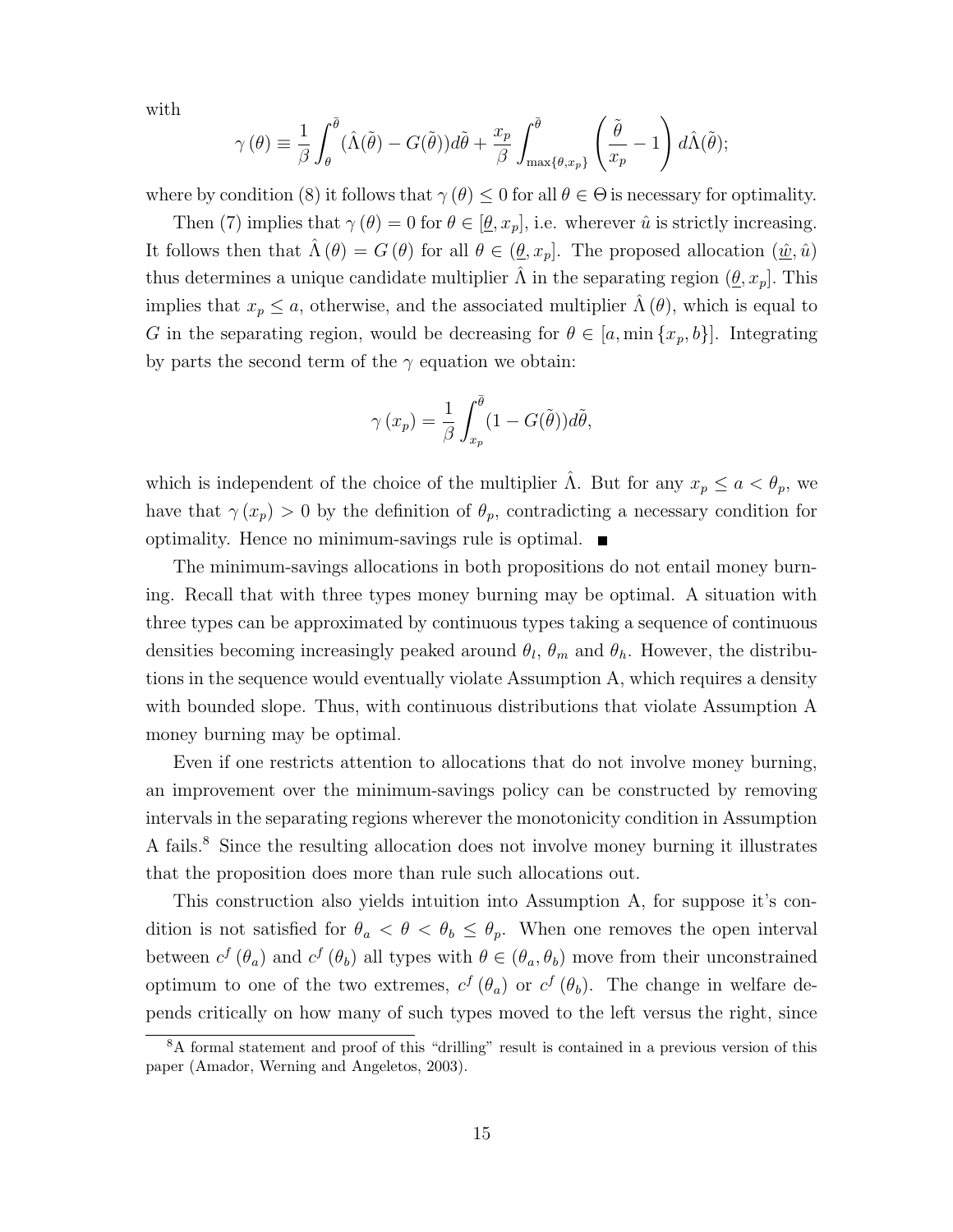welfare rises from those moving left and falls from those moving right. The slope of the density function affects precisely this, explaining its role in Assumption A.

Taken together, the previous two propositions imply that minimum-savings policies completely characterize the optimum if and only if the distribution of taste shocks satisfies Assumption A, which is the case for a wide class of distributions. Recall that as temptation vanishes, so that  $\beta \to 1$ , the condition in Assumption A is essentially satisfied for all distributions. Thus, optimal simple minimum-savings policies seem especially likely for modest levels of temptation. As mentioned above, minimum-savings are a common feature of government retirement policy in developed countries.

Our result is also relevant for thinking about the market's provision of commitment devices. Indeed, simple market arrangements may be able to mimic the optimal one. Under Assumption A, the optimal allocation can be implemented with the use of a particular form of illiquid asset. Suppose the consumer initially divides his wealth between two assets: liquid and illiquid. Both assets have the same rate of return, but funds invested in the illiquid asset cannot be used for consumption at  $t = 1$ , they can only be consumed at  $t = 2$ . Thus, investing in the illiquid asset represents a self-imposed minimum level of savings, and in this way the individual can implement the optimal allocation.

In an earlier version of this paper (Amador, Werning and Angeletos, 2003) we show that all our results extend to finitely many periods with i.i.d. taste shocks. By using a dynamic programming argument each stage is similar to the two-period problem in  $(4)-(5)$ . Minimum-savings are always part of the solution, and a simple minimumsavings policy completely characterizes the solution if and only if Assumption A holds. This result establishes that the commitment afforded by the illiquid asset structure studied by Laibson (1997) may in fact be fully optimal.

We turn next to comparative statics with respect to temptation. As temptation increases, so that  $\beta$  decreases,  $\theta_p$  decreases so more types are bunched and the minimum-savings level decreases.

**Proposition 5** The bunching point  $\theta_p$  increases with  $\beta$ . The minimum-savings level,  $k_{\min} = y - C(u(\theta_p)),$  decreases with  $\beta$ .

**Proof.** That  $\theta_p$  is weakly increasing follows directly from its definition. To see that  $k_{\text{min}}$  is decreasing note that it solves  $(\theta_p/\beta)U'(y - k_{\text{min}})/W'(k_{\text{min}}) = 1$ , and that an interior  $\theta_p$  solves  $\theta_p/\beta = \mathbb{E}[\theta | \theta \ge \theta_p]$ . Combining these we obtain

$$
\mathbb{E}\left[\theta|\theta \geq \theta_p\right] \frac{U'(y - k_{\min})}{W'(k_{\min})} = 1
$$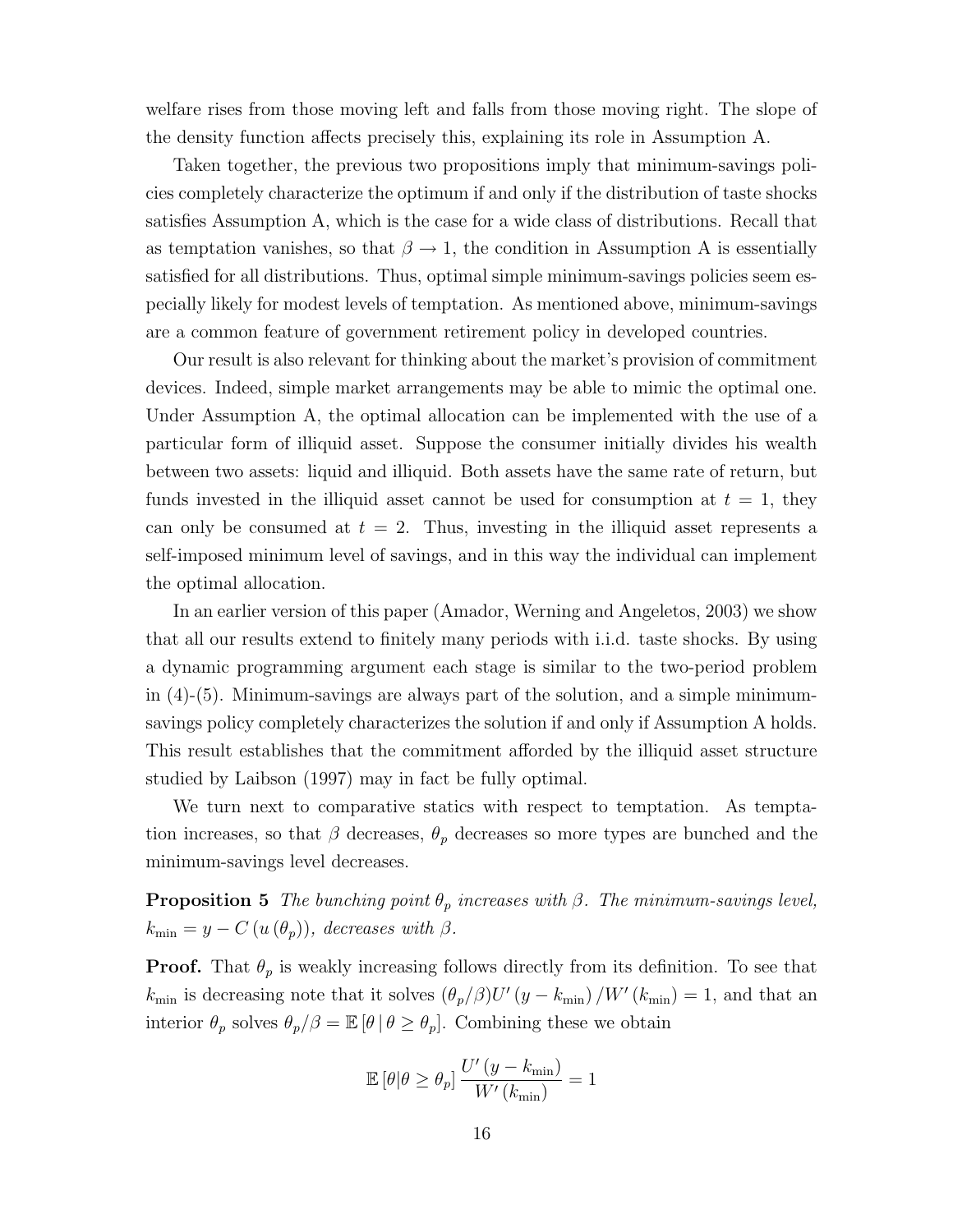Since  $\mathbb{E}[\theta \mid \theta \geq \theta_p]$  is increasing in  $\theta_p$ , the result follows from the concavity of U and  $W.$ 

### 3 Optimal Commitment with Self-Control

In this section we study an individual facing temptation, but with some power of self-control. Under a condition similar to that used for the quasi-hyperbolic case, we show that minimum-savings rules are also optimal in such cases.

Dekel, Lipman and Rustichini (2001, 2004) and Gul and Pesendorfer (2001) consider ex ante preferences defined over choice sets made available to the agent ex post. Our specification for the ex ante utility of set  $C$  is

$$
P(C) = \mathbb{E} \left[ \max_{(c,k)\in C} \left( \theta U(c) + W(k) + \varphi \left( \theta U(c) + \beta W(k) \right) \right) - \varphi \max_{(c,k)\in C} \left( \theta U(c) + \beta W(k) \right) \right],
$$
\n(11)

which is adopted from Krusell, Kuruscu and Smith (2001). The parameter  $\varphi > 0$ captures the cost of self-control, while  $\beta$  captures the strength of the temptation to consume in the current period. Our specification has the convenient property that as  $\varphi \to \infty$  preferences converge to the quasi-hyperbolic model.

Up to this point we have allowed only the taste shock  $\theta$  to be uncertain. We now pursue a generalization, allowing the levels of temptation and self-control to be uncertain as well. There are two motivations for such a generalization. First, in a recent paper Dekel, Lipman and Rustichini (2004) provide plausible economic examples illustrating the need for uncertain temptation and provide axiomatic foundations for it. Second, the generalization also allows us to capture the commonly held view that differences in savings may be partly due to differences in temptation or self-control (Diamond, 1977). We assume  $\theta$ ,  $\beta$  and  $\varphi$  are drawn from a continuous joint distribution over some bounded rectangular support  $[\underline{\theta}, \overline{\theta}] \times [\beta, \overline{\beta}] \times [\varphi, \overline{\varphi}]$  where  $\beta > 0$ .

The optimal commitment problem can be stated as maximizing  $P(C)$  by choosing a subset  $C \subset B(y)$  where  $B(y) = \{(c, k) | c + k \leq y\}$  is the budget constraint. As before, we seek to rewrite this as a principal-agent problem. The objective function in (11) can be written as:

$$
\mathbb{E}\left\{ (1+\beta\varphi)\max_{v,\omega\in C} [(\theta/\hat{\beta})v+\omega] - \varphi\beta \max_{v,\omega\in C} [(\theta/\beta)v+\omega] \right\},\
$$

where we let  $\hat{\beta}$  be  $(1 + \beta \varphi) / (1 + \varphi)$ . Define the random variables  $\hat{z}$  and  $z$  by  $\hat{z} \equiv \theta / \hat{\beta}$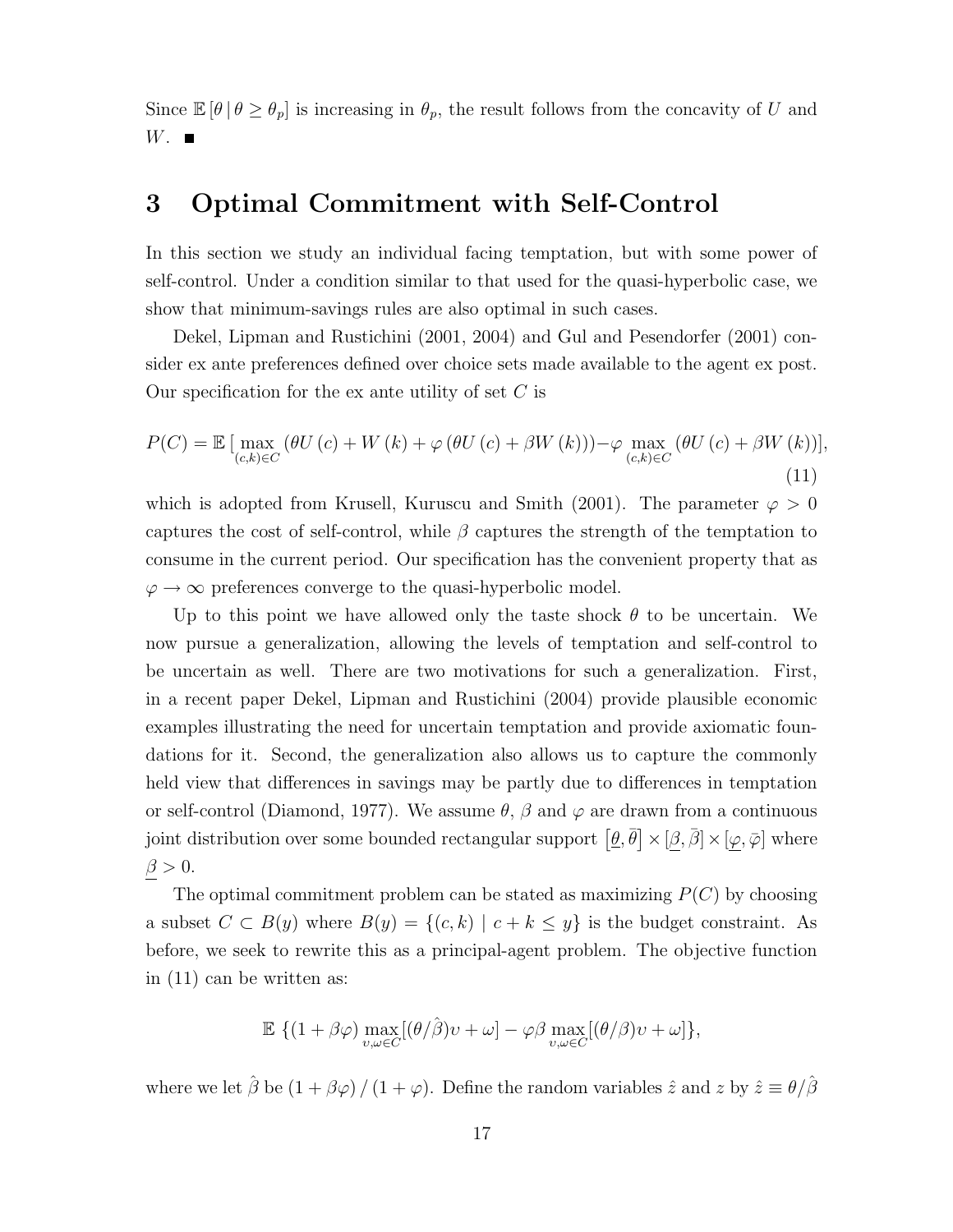and  $z \equiv \theta/\beta$ , and let the extended support  $\hat{\Theta}$  be the union of the supports for z and  $\hat{z}$ , so that  $\hat{\Theta} \equiv [\underline{x}, \bar{x}] \equiv [\underline{\theta}(1+\phi)/(1+\overline{\beta}\phi), \bar{\theta}/\beta]$ . Let an allocation over the extended support  $\hat{\Theta}$  be given by a pair of functions  $u : \hat{\Theta} \to U(R_+)$  and  $w : \hat{\Theta} \to W(R_+)$ .

The principal-agent formulation of the commitment problem is to find an allocation that maximizes

$$
\mathbb{E} \left[ (1 + \beta \varphi) \left( \hat{z} u(\hat{z}) + w(\hat{z}) - \beta \varphi( z u(z) + w(z) ) \right) \right] \tag{12}
$$

subject to  $C(u(x)) + K(w(x)) \leq y$  and

$$
(u(x), w(x)) \in \arg\max_{v, \omega \in C} [xv + \omega]
$$
\n(13)

for all  $x \in \hat{\Theta}$ .

Let  $\alpha(x) \equiv \mathbb{E}[(1 + \beta \varphi) | \hat{z} = x]$ , and  $\kappa(x) \equiv \mathbb{E}[\beta \varphi | z = x]$ . Denote by  $h_1(\hat{z})$ and  $h_2(z)$  the densities of  $\hat{z}$  and  $z$ , respectively. By the law of iterated expectations, we have that the new objective function (12) can be written as

$$
\int_{\hat{\Theta}} (xu(x) + w(x))\hat{g}(x) dx, \tag{14}
$$

where the density  $\hat{g}(x) \equiv \alpha(x) h_1(x) - \kappa(x) h_2(x)$  can be negative or positive, and defines a signed measure over the state space  $\Theta$ . This alternative expression for the utility function (11) corresponds to that obtained in the representation theorem by Dekel, Lipman and Rustichini (2001).

The incentive compatibility constraints (13) are equivalent, as before, to

$$
xu(x) + w(x) = \underline{x}u(\underline{x}) + \underline{w} + \int_{\underline{x}}^{x} u(x') dx'
$$
 (15)

with the associated monotonicity constraint.

We can now substitute (15) into the objective function (14) and the resource constraints. Let  $\hat{G}(x) = \int^x \hat{g}(z) dz$  (where  $\hat{G}(\bar{x}) = 1$ ). Integrating the objective function by parts then yields the following program,

$$
\max_{\left(\underline{w},u(\cdot)\right)\in\hat{\Phi}}\left\{\underline{x}u\left(\underline{x}\right)+\underline{w}+\int_{\hat{\Theta}}[1-\hat{G}\left(x\right)]u\left(x\right)dx\right\}\tag{16}
$$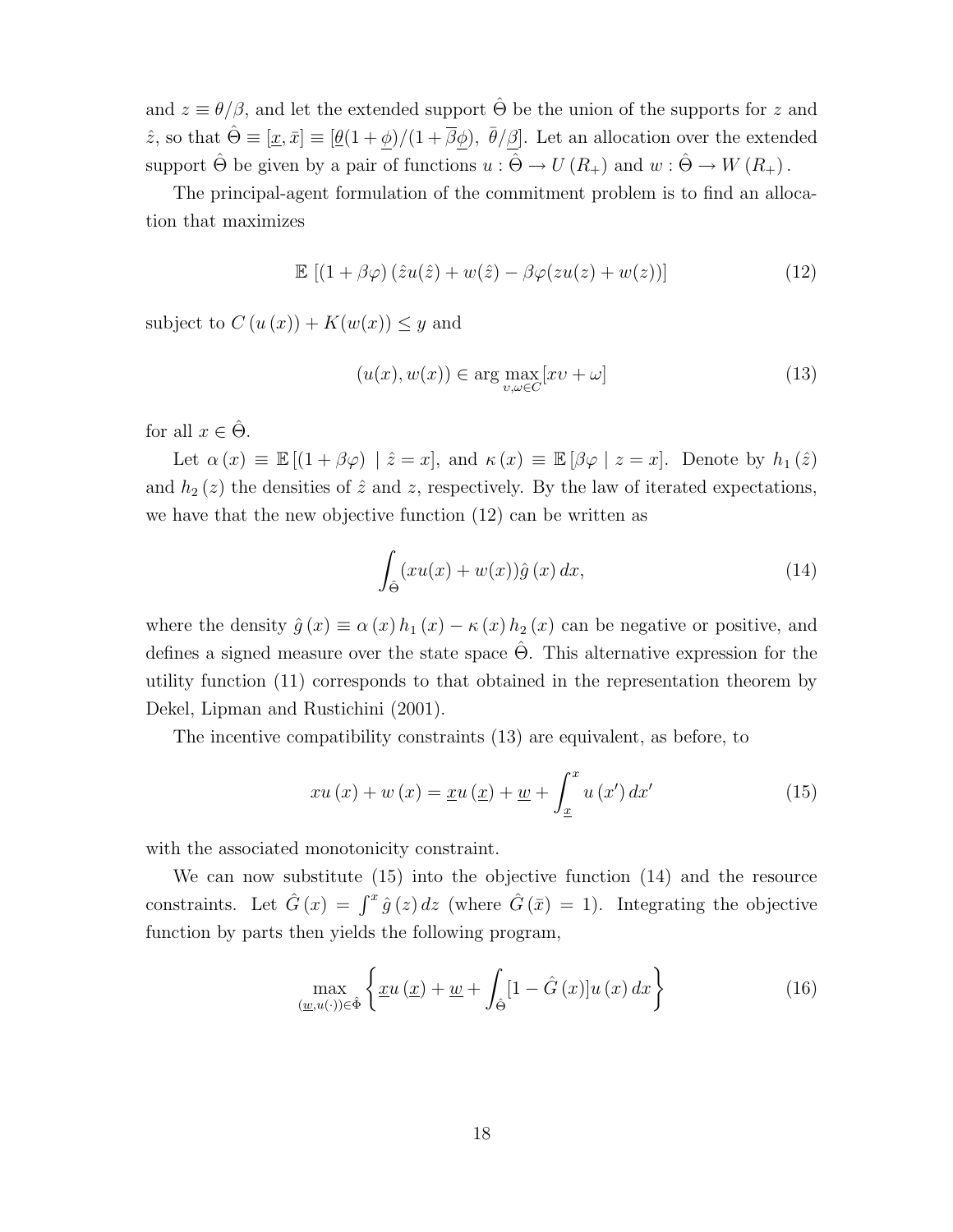subject to the resource constraints:

$$
W\left(y - C\left(u\left(x\right)\right)\right) + xu\left(x\right) - \underline{x}u\left(\underline{x}\right) - \underline{w} - \int_{\underline{x}}^{x} u\left(x'\right)dx' \ge 0,\tag{17}
$$

where  $\hat{\Phi} \equiv \{ \underline{w}, u \mid \underline{w} \in W(\mathbb{R}_+), u : \hat{\Theta} \to U(\mathbb{R}_+) \text{ and } u \text{ is non-decreasing} \}.$ 

With the problem mapped into a version that is formally equivalent to the problem (4)-(5) the following propositions are direct extensions of our previous results.

**Proposition 6** Let  $x_p$  be the lowest value in  $\hat{\Theta}$  such that for all  $\hat{x} \geq x_p$ 

$$
\int_{\hat{x}} (1 - \hat{G}(x)) dx \le 0
$$

An optimal allocation,  $(\underline{w}^*, u^*)$  has  $u^*(x) = u^*(x_p)$  for  $x \ge x_p$ .

Define the full flexibility allocation as  $u^f(x)$ ,  $w^f(x) \in \arg \max_{u,w} \{xu + w\}$  subject to  $C(u) + K(w) \leq y$ . Let the proposed allocation be given by  $\underline{w} = w^f(\underline{x})$ , and  $u^*(x) = u^f(x)$  if  $x < x_p$  and  $u^*(x) = u^f(x_p)$  if  $x \ge x_p$ . We introduce the following assumption analogous to that of Assumption A,

**Assumption B**  $\hat{G}(x)$  is non-decreasing for all  $x \leq x_p$ .

The next proposition states that minimum-savings rules are optimal under assumption B.

**Proposition 7** The allocation  $(\underline{w}^*, u^*)$  is optimal if assumption B holds. If assumption B does not hold, no minimum-savings rule is optimal.

**Proof.** The proof of the first statement is identical to that in Proposition 3, except that the multiplier  $\Lambda$  does not jump at the bottom  $\underline{x}$  (because here  $\hat{G}(x)$  is zero at x). The second statement follows the proof of Proposition 4.  $\blacksquare$ 

We now discuss two results that are possible when temptation and self-control,  $\beta$ and  $\varphi$ , are not uncertain. Proofs for both results are contained in the appendix. We first connect the condition behind Assumption A, from Section 2, with assumption B. The first result shows that self-control strengthens the case for minimum-savings to be enough for the optimum. The second result shows that higher temptation and lower self-control raises the minimum-savings level, and thus increases commitment at the expense of flexibility.

**Proposition 8**  $(A \Rightarrow B)$  When  $\beta$  and  $\varphi$  are certain, assumption B holds if  $G(\theta)$  is non-decreasing on  $[\underline{\theta}, \hat{\beta}x_p]$ .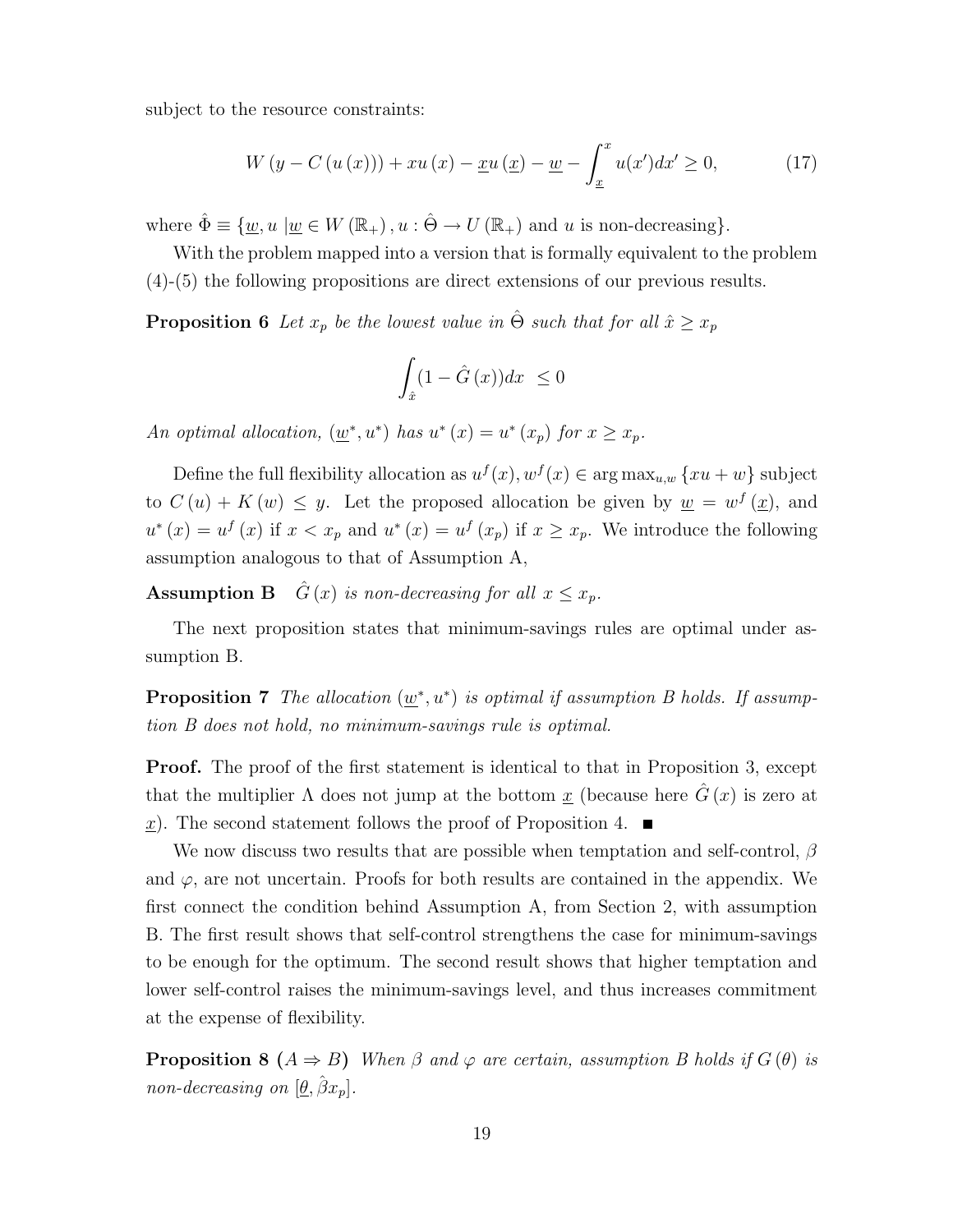**Proposition 9** The bunching point  $x_p$  increases and the minimum savings decreases with  $\beta$  and decreases with  $\varphi$ .

### 4 Other Applications

Our model can be reinterpreted and applied to other situations that also feature a tradeoff between commitment and flexibility, and that are unrelated to the intertemporal temptation model we have focused on. In this section we discuss three such examples.

### 4.1 Optimal Paternalism

Few would argue that parents are not, at times, literally paternalistic towards their children. Much government regulation – such as minimum schooling laws, drinking and drug restrictions or prohibitions, etc  $-$  is also largely justified on paternalistic grounds. Paternalism involves disagreement regarding preferences between individuals, instead of within an individual as is the case with temptation. The crucial feature of our model, however, is disagreement, regardless of its source, so it can be applied to these situations.

Consider, for example, the case of a child who must divide time between schooling, s, and leisure, l, constrained by a time endowment,  $s + l \leq 1$ . The child has utility function  $\theta U(l)+\beta W(s)$  with  $\beta < 1$ . The parameter  $\theta$  affects the relative valuation of schooling versus leisure and is private information. The parent cares about the child but has a different preference over his allocation of time. In particular, the parent has utility  $\theta U(l) + W(s)$ . She values schooling more than the child does.

The problem faced by the parent maps directly into our time-inconsistent setup. Our result then provides conditions under which minimum-schooling rules are optimal.

### 4.2 Optimal Fiscal Constitutions

Consider an economy where a ruling government decides the allocation of resources between private and public consumption. Ex post, the government obtains valuable information regarding the social value of public services, but is biased towards higher public spending. Ex ante society faces the constitutional problem of deciding the restrictions to place on the fiscal choices of the government.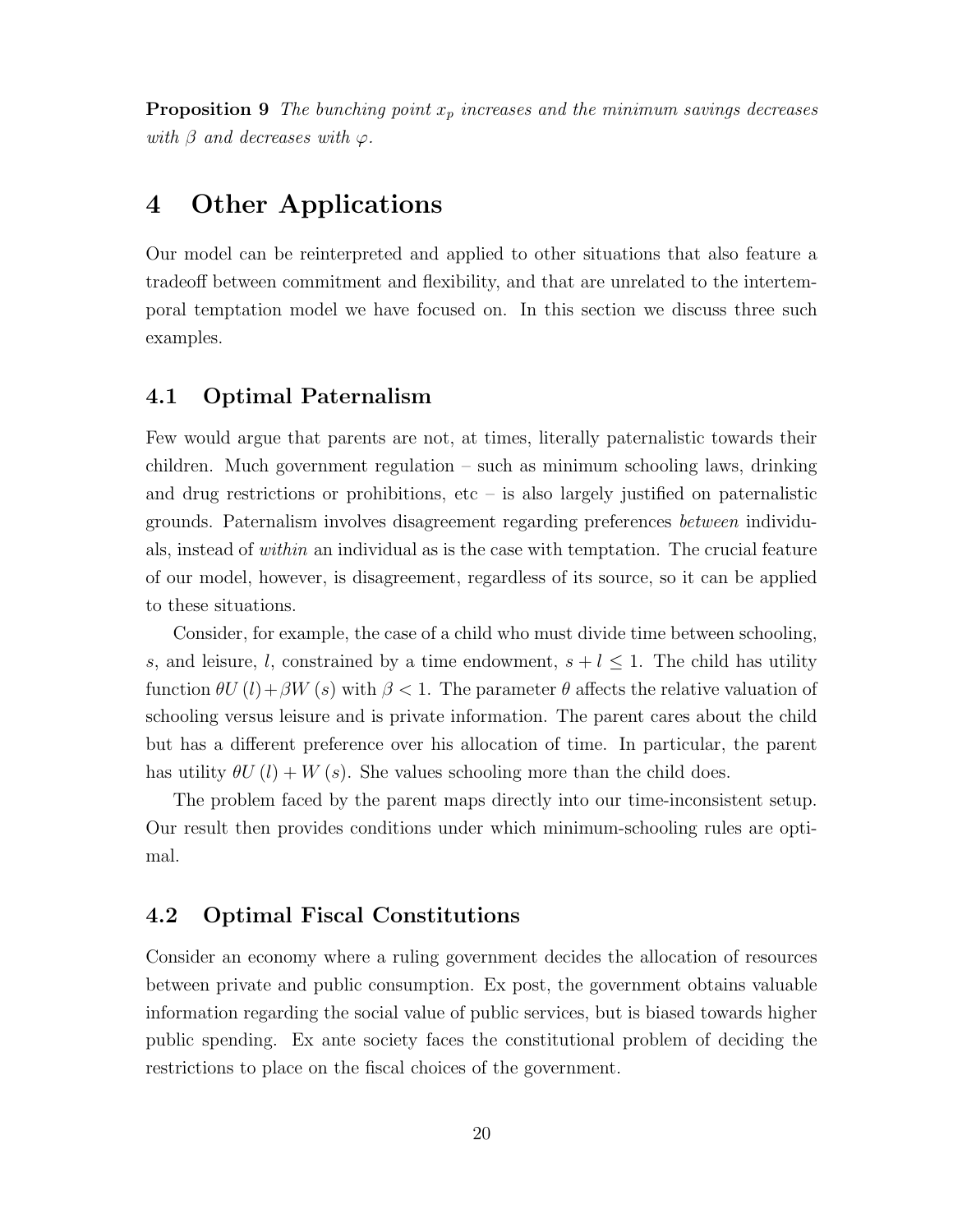We map this problem into our framework as follows. Citizens' welfare is given by

$$
\theta U(g) + W(c)
$$

and the resource constraint is the set  $B(y) = \{(c, g) \in \mathbb{R}^2_+ | c + g \leq y\}$ , where c denotes private consumption and g public services. The realization of the value of public services  $\theta$  is private information of the government. The government can finance g with lump-sum taxes, in which case any allocation  $(c, g) \in B(y)$  can be implemented as a competitive equilibrium. A fiscal constitution is a subset  $C \subseteq B(y)$ . Given  $C \subseteq B(y)$  the government chooses  $(c, g) \in C$  to maximize  $\beta^{-1}\theta U(g) + W(c)$ , where  $\beta^{-1} > 1$  parameterizes the government's bias towards public spending.

The optimal constitution is the set  $C \subseteq B(y)$  that maximizes citizens' welfare given the behavior of the government. Proposition 2 shows that it is always optimal to limit government spending. Proposition 3 implies that under Assumption A only an upper cap on government spending is needed.

### 4.3 Externalities

There are two consumption goods, c and  $k$ . The population is composed of a continuum of agents indexed by  $\theta$ , distributed according to  $F(\theta)$ . The utility of agent- $\theta$  is given by

$$
V(\theta) \equiv \theta U(c(\theta)) + \beta W(k(\theta)) + (1 - \beta) \int W(k(\tilde{\theta})dF(\tilde{\theta}),
$$

where  $\beta < 1$  and  $(c(\theta), k(\theta))$  represent the allocation in the population. The last term captures a positive externality generated by the consumption of good  $k$ .

Agents do not internalize the externality and maximize  $\partial U(c) + \beta W(k)$ . A utilitarian planner, however, maximizes:

$$
\int V(\theta) dF(\theta) = \int [\theta U(c(\theta)) + W(k(\theta))] dF(\theta).
$$

This welfare function is equivalent to one without externalities but where a utilitarian planner assigns utility  $\theta U(c) + W(k)$  to agent  $\theta$ . Suppose that the only instrument available to the government is the removal of consumption opportunities. This maps directly into our framework, and our main result provides conditions for the optimality of a rule that imposes a minimum level of consumption for the good generating positive externalities.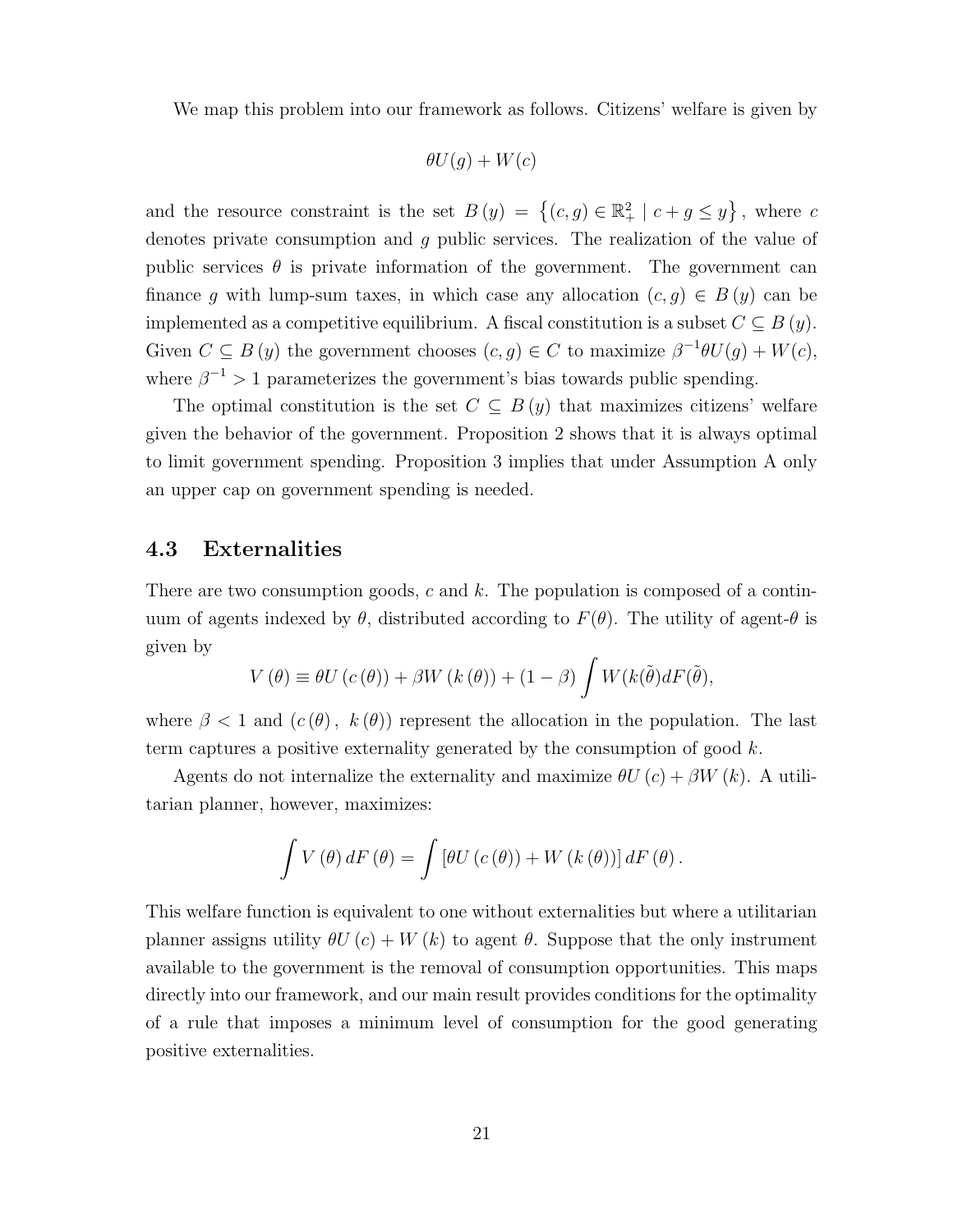## 5 Conclusions

Our consumer values commitment to avoid the temptation of current consumption, and flexibility to respond to taste shocks. The resulting tradeoff makes the design of an optimal commitment device non-trivial.

We find that a minimum-savings rule is always part of the optimal commitment policy. Moreover, a minimum-savings rule completely characterizes the optimum when a condition on the distribution of taste shocks is satisfied. The minimumsavings level then increases with the strength of temptation. These results are robust to the way temptation is modeled and can be extended to situations with uncertain levels of temptation and self-control, as well as to longer time horizons.

Our model and results can be applied other situations featuring similar tradeoffs between commitment and flexibility, such as paternalism, the design of fiscal constitutions to control government spending, and externalities. Another potential application is to problems of time inconsistency of government policy, to examine the tradeoff of rules vs. discretion.

To isolate the problem of commitment as one reducing available choices from the budget set this paper ignored the possibility of transfers across types. An interesting direction for future research is to consider insurance and taxes that allow these transfers in order to provide a more complete characterization of the optimal tax and social-security policies for the class of environments we have considered in this paper.<sup>9</sup>

# Appendix

### Proof of Proposition 1

With  $\beta = 1$  the incentive constraints are slack at the first-best allocation. Define  $\beta^*$  < 1 to be the value of  $\beta$  for which the incentive constraint of agent- $\theta_l$  holds with equality at the first-best allocation. Then for  $\beta > \beta^*$  both incentive constraints are

<sup>&</sup>lt;sup>9</sup>See Amador, Angeletos, and Werning (2004).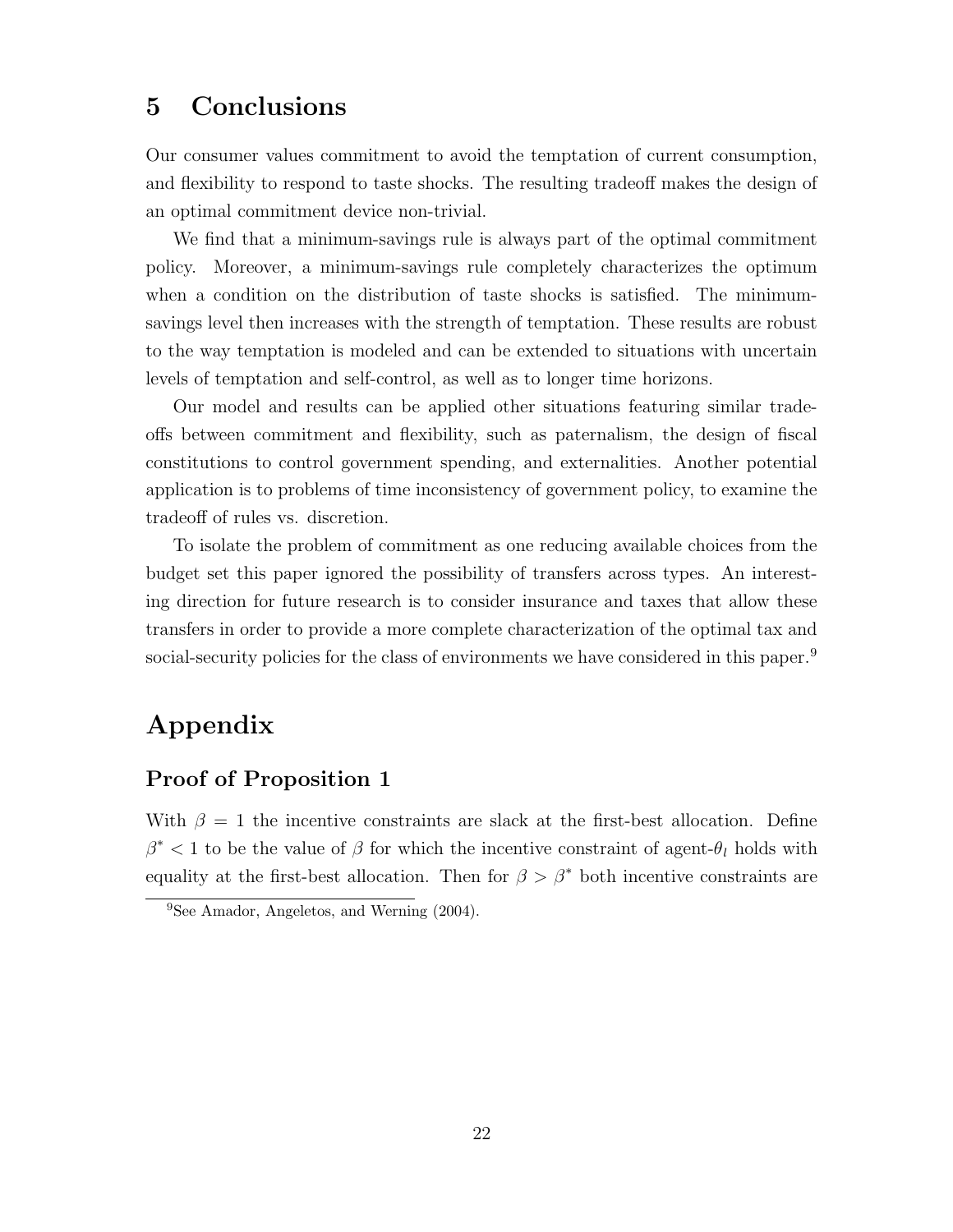slack at the first best allocation and  $\beta^* > \theta_l/\theta_h$  follows since

$$
\beta^* \equiv \theta_l \frac{U\left(c^{fb}\left(\theta_h\right)\right) - U\left(c^{fb}\left(\theta_l\right)\right)}{W\left(y - c^{fb}\left(\theta_l\right)\right) - W\left(y - c^{fb}\left(\theta_h\right)\right)}
$$
\n
$$
> \theta_l \frac{U'\left(c^{fb}\left(\theta_h\right)\right)\left(c^{fb}\left(\theta_h\right) - c^{fb}\left(\theta_l\right)\right)}{W'\left(y - c^{fb}\left(\theta_h\right)\right)\left(c^{fb}\left(\theta_h\right) - c^{fb}\left(\theta_l\right)\right)} = \theta_l \frac{U'\left(c^{fb}\left(\theta_h\right)\right)}{W'\left(y - c^{fb}\left(\theta_h\right)\right)} = \frac{\theta_l}{\theta_h}
$$

Now, consider the case where  $\beta > \theta_l/\theta_h$  and suppose that  $c(\theta_h) + k(\theta_h) < y$ . Then an increase in  $c(\theta_h)$  and a decrease in  $k(\theta_h)$  that holds  $(\theta_l/\beta) U(c(\theta_h)) + U(k(\theta_h))$ unchanged increases  $c(\theta_h) + k(\theta_h)$  and the objective function. Such a change is incentive compatible because it strictly relaxes the incentive constraint of the high type pretending to be a low type, leaving the incentive constraint of the low type unchanged. It follows that we must have  $c(\theta_h)+k(\theta_h) = y$  at an optimum. This also shows that separating is optimal in this case, proving part (a). Analogous arguments establish parts (b) and (c).

Finally,  $c(\theta_l)+k(\theta_l) < y$  cannot be optimal since lowering  $c(\theta_l)$  and raising  $k(\theta_l)$ holding  $\theta_l U(c(\theta_l))+\beta W(k(\theta_l))$  constant would then be feasible. Such a variation does not affect the incentive constraint of the low type and relaxes the incentive constraint of the high type, yet it increases the objective function since  $\theta_l U(c(\theta_l)) + W(k(\theta_l))$ increases.

### Lemma of Optimality and First-Order Conditions

We first show that the maximization of the Lagrangian is a necessary and sufficient condition for optimality of an allocation. This is stated in the following two results:

**Result (a')**. *Necessity*. If an allocation  $(w_0, u_0) \in \Phi$  with  $u_0$  continuous is optimal then there exists a non-decreasing  $\Lambda_0$  such that the Lagrangian is maximized:

$$
L(\underline{w_0}, u_0; \underline{h_w}, h_u | \Lambda_0) \le L(\underline{w_0}, u_0; \underline{w_0}, u_0 | \Lambda_0) \text{ for all } (\underline{h_w}, h_u) \in \Phi, h_u \text{ continuous } (18)
$$

**Result (b').** Sufficiency. An allocation  $(\underline{w_0}, u_0) \in \Phi$  is optimal if there exists a non-decreasing  $\Lambda_0$  such that

$$
L\left(\underline{w_0}, u_0; \underline{h_w}, h_u | \Lambda_0\right) \le L\left(\underline{w_0}, u_0; \underline{w_0}, u_0 | \Lambda_0\right) \text{ and all } \left(\underline{h_w}, h_u\right) \in \Phi. \tag{19}
$$

Proof. Our optimization problem maps into the general problem studied in Section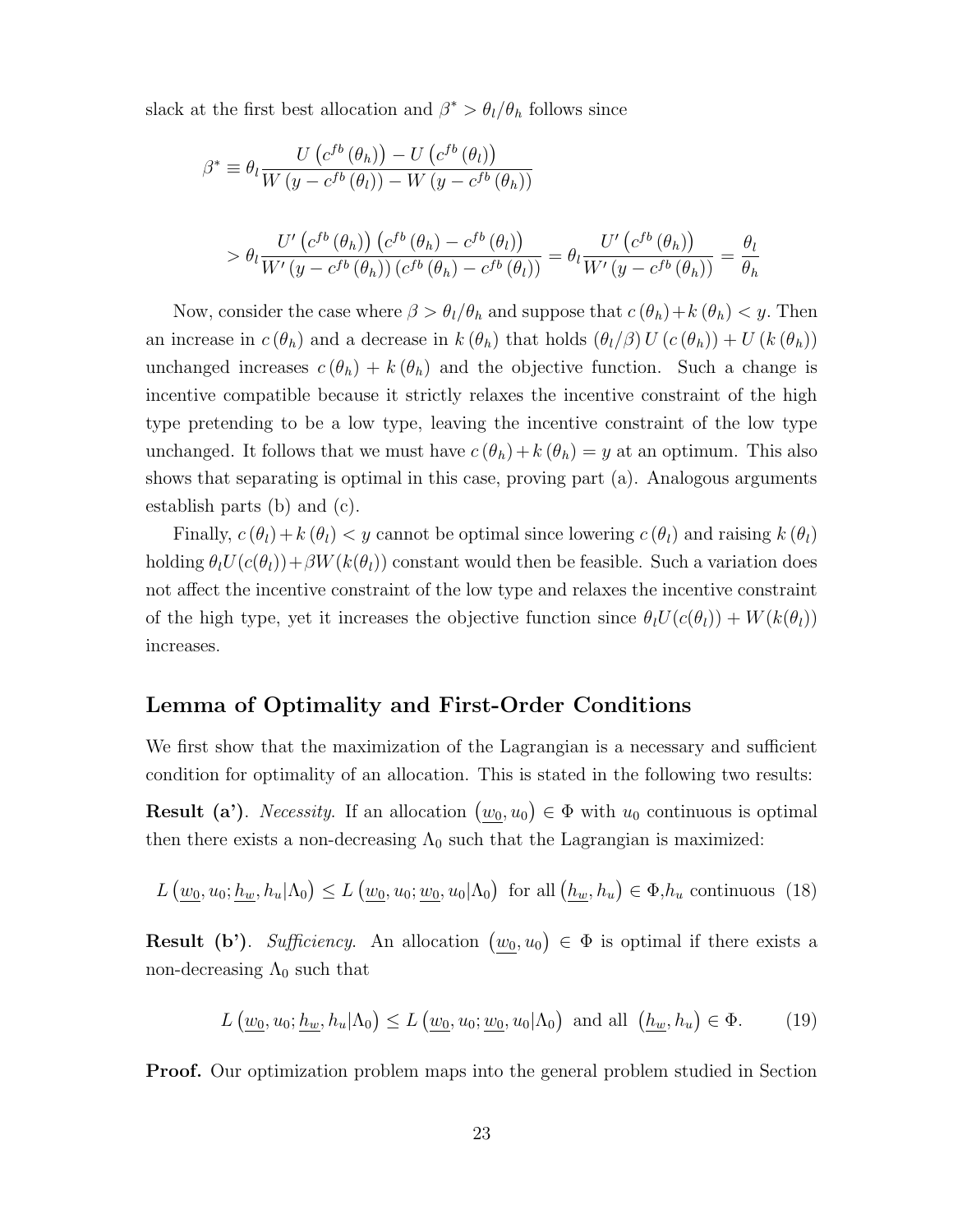8.3-8.4 by Luenberger (1969):  $\max_{x \in X} Q(x)$  subject to  $x \in \Omega$  and  $G(x) \in P$ , where  $\Omega$  is a subset of the vector space  $X, Q: \Omega \to \mathbb{R}$  and  $G: \Omega \to Z$ , where Z is a normed vector space, and  $P$  is a positive non-empty convex cone in  $Z$ .

For Result (b'), set:

$$
X = \{ \underline{w}, u \mid \underline{w} \in W (\mathbb{R}_{+}) \text{ and } u : \Theta \to \mathbb{R} \},
$$
  
\n
$$
\Omega = \{ \underline{w}, u \mid \underline{w} \in W (\mathbb{R}_{+}), u : \Theta \to U (\mathbb{R}_{+}) \text{ and } u \text{ is non-decreasing} \} \equiv \Phi,
$$
  
\n
$$
Z = \left\{ z \mid z : \Theta \to \mathbb{R} \text{ with } \sup_{\theta \in \Theta} |z(\theta)| < \infty \right\} \text{ with the norm } ||z|| = \sup_{\theta \in \Theta} |z(\theta)|,
$$
  
\n
$$
P = \{ z \mid z \in Z \text{ and } z(\theta) \ge 0 \text{ for all } \theta \in \Theta \}.
$$

We let the objective function be Q and the left-hand side of the resource constraint be defined as G. Result (b') then follows immediately since the hypothesis of Theorem 1, pg. 220 in Luenberger (1969) are met.

For Result (a'), modify  $\Omega$  and Z to require continuity of u:

$$
\Omega = \{ \underline{w}, u | \underline{w} \in W(\mathbb{R}_{+}), u : \Theta \to U(\mathbb{R}_{+}), \text{and } u \text{ is continuous and non-decreasing} \}
$$
  

$$
Z = \{ z \mid z : \Theta \to \mathbb{R} \text{ and } z \text{ is continuous} \}, \text{ with the norm } ||z|| = \sup_{\theta \in \Theta} |z(\theta)|
$$

with X, P, Q and G as before. Note that Q and G are concave,  $\Omega$  is convex, P contains an interior point (e.g.  $z(\theta) = 1$  for all  $\theta \in \Theta$ ) and that the positive dual of Z is isomorphic to the space of non-decreasing functions on  $\Theta$  by the Riesz Representation Theorem (see Chapter 5, pg. 113 in Luenberger (1969)). Finally, if  $w_0, u_0$  is optimal within  $\Phi$  and  $\underline{w_0}$ ,  $u_0 \in \Phi \cap \{u \text{ is continuous}\}\$  then  $\underline{w_0}$ ,  $u_0$  is optimal within the subset  $\Phi \cap \{u \text{ is continuous}\}\equiv \Omega.$  Result (a') then follows since the hypotheses of Theorem 1, pg. 217 in Luenberger (1969) are met.  $\blacksquare$ 

Once we have obtained results (a') and (b'), to prove the Lemma of Optimality, we need to show that the maximization conditions in (18) and (19) are equivalent to the appropriate first-order conditions. We first show that these first-order conditions can indeed be computed. The following Lemma helps do this.

Lemma A.1. (Differentiability of integral functionals with convex inte**grands).** Given a measure space  $(\Theta, \Theta, \mu)$  and a function  $\psi : X \times \Theta \to R$ , where  $X \subset \mathbb{R}^n$ , suppose the functional  $T : \Omega \to \mathbb{R}$ , where  $\Omega$  is some subset of the space of all functions mapping  $\Theta$  into X, is given by  $T(x) = \int_{\Theta} \psi(x(\theta), \theta) \mu(d\theta)$ .

Suppose that (i) for each  $\theta \in \Theta$ ,  $\psi(\cdot, \theta) : X \to R$  is concave; (ii) that the derivative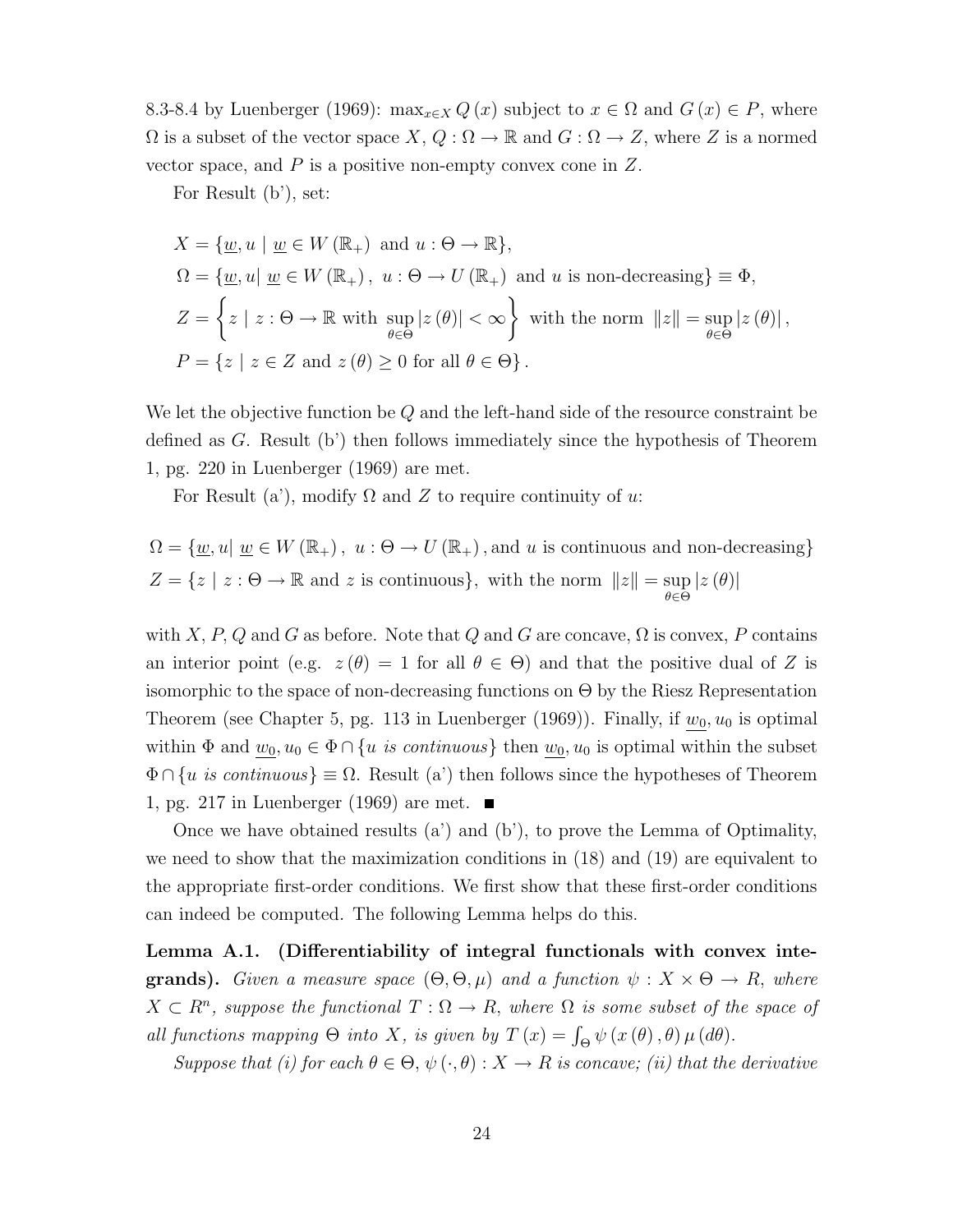$\psi_x$  exists and is a continuous function of  $(x, \theta)$ ; and that (iii)  $x+\alpha h \in \Omega$  for  $\alpha \in [0, \varepsilon]$ for some  $\varepsilon > 0$ .

Then the h-directional Gateaux differential,  $\partial T(x; h)$  exists and is given by

$$
\partial T(x; h) = \int_{\Theta} \psi_x(x(\theta), \theta) h(\theta) \mu(d\theta),
$$

if the right hand side expression is well defined.

**Proof.** Adding and subtracting  $\int_{\Theta} \psi_x(x(\theta), \theta) h(\theta) \mu(d\theta)$  from the definition of the Gateaux differential,

$$
\partial T (x; h) = \int_{\Theta} \psi_x (x (\theta), \theta) h (\theta) \mu (d\theta) + \lim_{\alpha \downarrow 0} \int_{\Theta} \left[ \frac{1}{\alpha} \left[ \psi (x (\theta) + \alpha h (\theta), \theta) - \psi (x (\theta), \theta) \right] - \psi_x (x (\theta), \theta) h (\theta) \right] \mu (d\theta).
$$

We seek to show that the last term is well defined and vanishes.

For  $\alpha < \varepsilon$  one can show that,

$$
\begin{aligned} &\left|\frac{1}{\alpha}\left[\psi\left(x\left(\theta\right)+\alpha h\left(\theta\right),\theta\right)-\psi\left(x\left(\theta\right),\theta\right)\right]-\psi_{x}\left(x\left(\theta\right),\theta\right)h\left(\theta\right)\right| \\ &\leq\left|\frac{1}{\varepsilon}\left[\psi\left(x\left(\theta\right)+\varepsilon h\left(\theta\right),\theta\right)-\psi\left(x\left(\theta\right),\theta\right)\right]-\psi_{x}\left(x\left(\theta\right),\theta\right)h\left(\theta\right)\right|,\end{aligned} \tag{20}
$$

by concavity of  $\psi(\cdot,\theta)$ . Given that  $\psi(x(\theta)+\varepsilon h(\theta),\theta)$ ,  $\psi(x(\theta),\theta)$  and  $\psi_x(x(\theta),\theta)$  h  $(\theta)$ are all integrable by hypothesis, it follows that  $\frac{1}{\varepsilon} [\psi(x(\theta) + \varepsilon h(\theta), \theta) - \psi(x(\theta), \theta)]$  $\psi_x(x(\theta), \theta) h(\theta)$  is also integrable. Since a function is integrable if and only if its absolute value is integrable, then (20) provides the required integrable bound to apply Lebesgue's Dominated Convergence Theorem (see Theorem 7.10, pg. 192, Stokey and Lucas with Prescott, 1989) implying:

$$
\lim_{\alpha \downarrow 0} \int_{\Theta} \left[ \frac{1}{\alpha} \left[ \psi \left( x \left( \theta \right) + \alpha h \left( \theta \right), \theta \right) - \psi \left( x \left( \theta \right), \theta \right) \right] - \psi_x \left( x \left( \theta \right), \theta \right) h \left( \theta \right) \right] \mu \left( d\theta \right)
$$
\n
$$
= \int_{\Theta} \left[ \lim_{\alpha \downarrow 0} \frac{1}{\alpha} \left[ \psi \left( x \left( \theta \right) + \alpha h \left( \theta \right), \theta \right) - \psi \left( x \left( \theta \right), \theta \right) \right] - \psi_x \left( x \left( \theta \right), \theta \right) h \left( \theta \right) \right] \mu \left( d\theta \right) = 0
$$

by definition of  $\psi_x$ . It follows that  $\partial T(x;h) = \int_{\Theta} \psi_x(x(\theta),\theta) h(\theta) \mu(d\theta)$ .

We can apply the lemma A.1 because the Lagrangian functional is the sum of three terms that can be expressed as integrals with concave differentiable integrands. Since the Lagrangian functional is defined over a convex cone  $\Phi$ , the hypothesis (iii)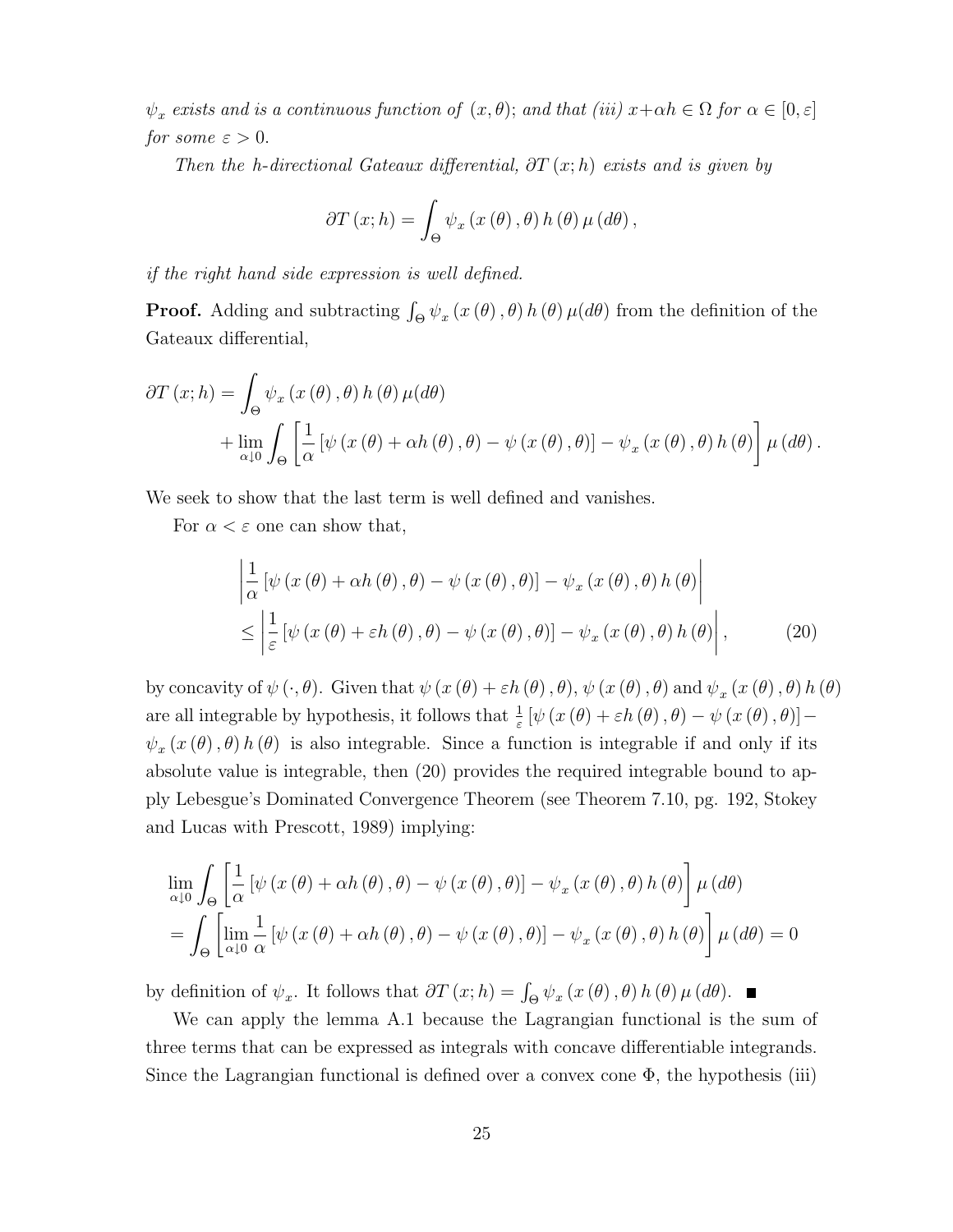of the lemma is met with any  $\varepsilon \leq 1$  for any  $x \in \Phi$  and  $h = y - x$  for  $y \in \Phi$ .

Furthermore, in our case  $\int \psi_u(u(\theta), \theta) h_u(\theta) d\Lambda(\theta)$  is well defined for any u and  $h_u$  such that  $(\underline{w}, u) \in \Phi$  and  $(h_{\underline{w}}, h_u) \in \Phi$ , for some  $\underline{w}, h_{\underline{w}} \in \mathbb{R}$ . This follows since u and  $h_u$  are non-decreasing on  $\Theta$ , they are measurable and bounded; and by standard arguments  $\psi_u(u(\theta), \theta) h_u(\theta)$  is also measurable and bounded, and thus integrable.

These arguments establish that we can write the Gateaux differential of the Lagrangian for  $(\underline{w}, u)$ ,  $(h_w, h_u) \in \Phi$  as

$$
\partial L(\underline{w}, u; h_{\underline{w}}, h_u | \Lambda) = \left(\frac{\theta}{\beta} h_u(\underline{\theta}) + h_{\underline{w}}\right) \Lambda(\underline{\theta}) + \frac{1}{\beta} \int_{\underline{\theta}}^{\overline{\theta}} (\Lambda(\theta) - G(\theta)) h_u(\theta) d\theta
$$

$$
+ \int_{\underline{\theta}}^{\overline{\theta}} \left[\frac{\theta}{\beta} - W'(y - C(u(\theta))) C'(u(\theta))\right] h_u d\Lambda(\theta)
$$

which collapses to (9) at the proposed allocation.

Finally, the following Lemma, which is a simple extension of a result in Luenberger (Lemma 1, pg. 227, 1969), allows us to characterize the maximization conditions of the Lagrangian (obtained in results  $(a')$  and  $(b')$ ) by the appropriate first-order conditions.

Lemma A.2. (Optimality and first-order conditions) Let f be a concave functional on P, a convex cone in X. Take  $x_0 \in P$  and define  $H(x_0) \equiv \{h :$  $h = x - x_0$  and  $x \in P$ . Then  $\delta f(x_0, h)$  exists for  $h \in H(x_0)$ . Assume that  $\delta f(x_0, \alpha_1 h_1 + \alpha_2 h_2)$  exists for  $h_1, h_2 \in H(x_0)$  and  $\delta f(x_0, \alpha_1 h_1 + \alpha_2 h_2) = \alpha_1 \delta f(x_0, h_1) +$  $\alpha_2 \delta f(x_0, h_2)$  for all  $\alpha_1, \alpha_2 \in R$ .

A necessary and sufficient condition that  $x_0 \in P$  maximizes f is that

$$
\delta f(x_0, x) \leq 0 \text{ for all } x \in P
$$
  

$$
\delta f(x_0, x_0) = 0
$$

In our case, all the hypotheses of Lemma A.2 are met for the Lagrangian, because it is a convex functional over a convex cone, and because Lemma A.1 verifies the differentiability requirement, as discussed above. Thus, we obtain that a necessary and sufficient condition for the Lagrangian to be maximized at  $(u_0, w_0)$  over  $\Phi$  is

$$
\partial L(\underline{w_0}, u_0; \underline{w_0}, u_0 | \Lambda_0) = 0,
$$
  

$$
\partial L(\underline{w_0}, u_0; h_{\underline{w}}, h_u | \Lambda_0) \le 0,
$$

for all  $(h_w, h_u) \in \Phi$ .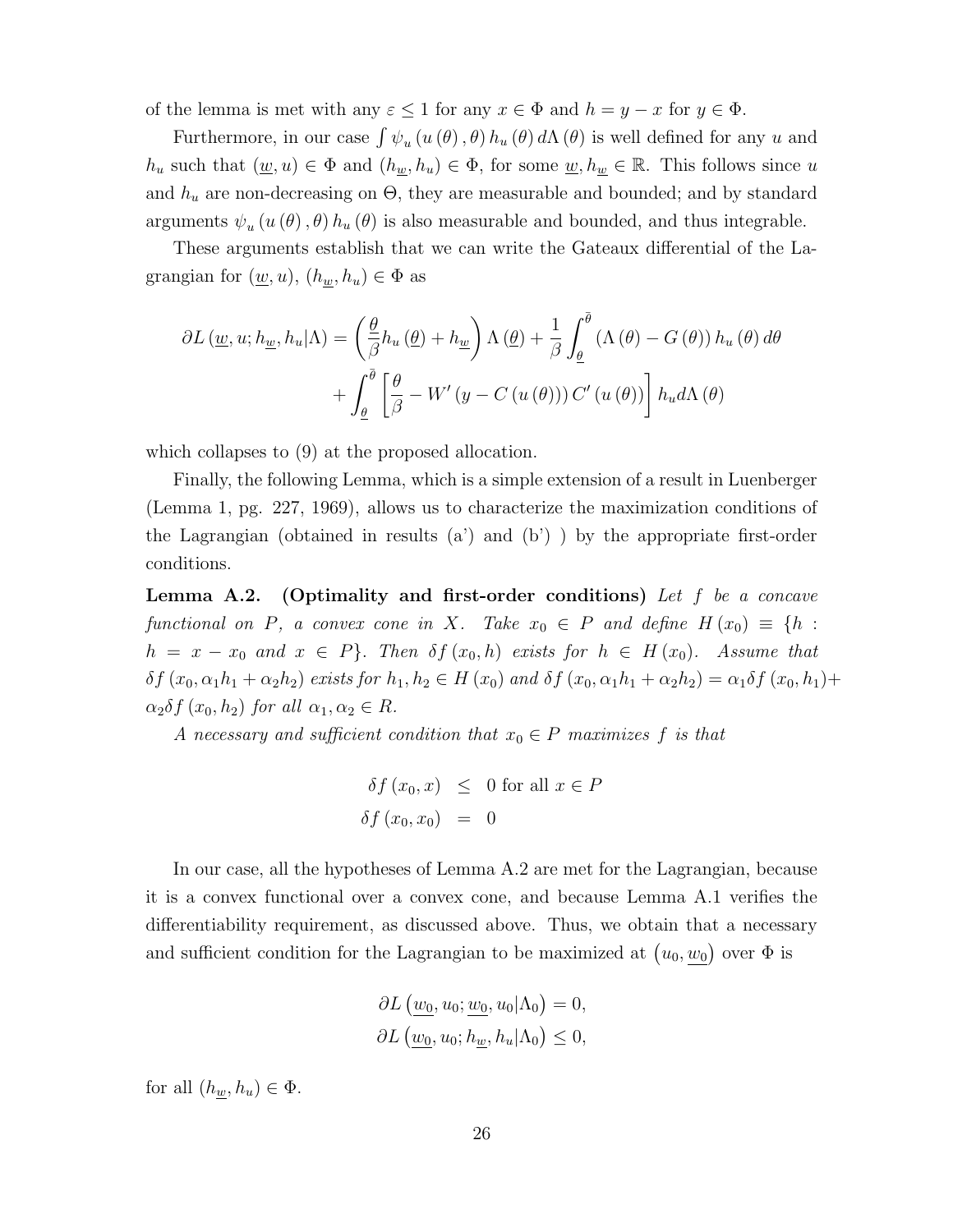Given results (a') and (b'), the proof of the Lemma of Optimality follows.

### Proof of Proposition 8

Writing  $1-\hat{G}(x) = (1+\beta\varphi)(1-F(\hat{\beta}x))-\beta\varphi(1-F(\beta x))$ , integrating and rearranging:

$$
\int_{x_0}^{\bar{x}} \left(1 - \hat{G}(z)\right) dz = (1 + \varphi) \hat{\beta} \int_{x_0}^{\bar{x}} \left(1 - F(\hat{\beta}x)\right) dx - \beta \varphi \int_{x_0}^{\bar{x}} \left(1 - F(\beta x)\right) dx
$$

$$
= (1 + \varphi) \int_{\hat{\beta}x_0}^{\bar{\theta}} \left(1 - F(\theta)\right) d\theta - \varphi \int_{\beta x_0}^{\bar{\theta}} \left(1 - F(\theta)\right) d\theta
$$

$$
= \int_{\beta x_0}^{\bar{\theta}} \left(1 - F(\theta)\right) d\theta - \left(1 + \varphi\right) \int_{\beta x_0}^{\hat{\beta}x_0} \left(1 - F(\theta)\right) d\theta
$$

$$
= \int_{\beta x_0}^{\bar{\theta}} \left(1 - F(\theta)\right) d\theta - \int_{0}^{x_0(1-\beta)} \left(1 - F\left(\frac{y}{1 + \varphi} + \beta x_0\right)\right) dy
$$

The second equality uses the change in variables  $\theta = \hat{\beta}x$  for the first integral,  $\theta =$ βx for the second, and the fact that  $\hat{\beta}\bar{x} > \beta\bar{x} = \bar{\theta}$ . The third equality simply rearranges the integrals. The fourth equality performs the change of variables  $y =$  $(1 + \varphi)(\theta - \theta_0)$  using the fact that  $1 + \varphi = (1 - \beta)/(\hat{\beta} - \beta)$ .

The comparative static with respect to  $\varphi$  is now straightforward: an increase in  $\varphi$ raises the integrand  $1 - F(y/(1 + \varphi) + \beta x_0)$  so that  $x_p$  must fall with  $\varphi$ . To obtain the comparative static with respect to  $\beta$  we differentiate the last expression:

$$
\frac{\partial}{\partial \beta} \int_{x_0}^{\bar{x}} \left(1 - \hat{G}\left(z\right)\right) dz = \left[F\left(\hat{\beta}x_0\right) - F\left(\beta x_0\right) + \int_0^{x_0(1-\beta)} f\left(\frac{1}{1+\varphi}y + \beta x_0\right) dy\right] x_0 > 0,
$$

implying that  $x_p$  rises with  $\beta$ .

Finally, note that the minimum-savings  $k_{\text{min}}$  is defined as the solution to:

$$
x_p \frac{U'(y - k_{\min})}{W'(k_{\min})} = 1,
$$

so that comparative statics for  $x_p$  translate directly into  $k_{\text{min}}$ . In particular,  $k_{\text{min}}$  is increasing in  $\varphi$  and decreasing in  $\beta$ .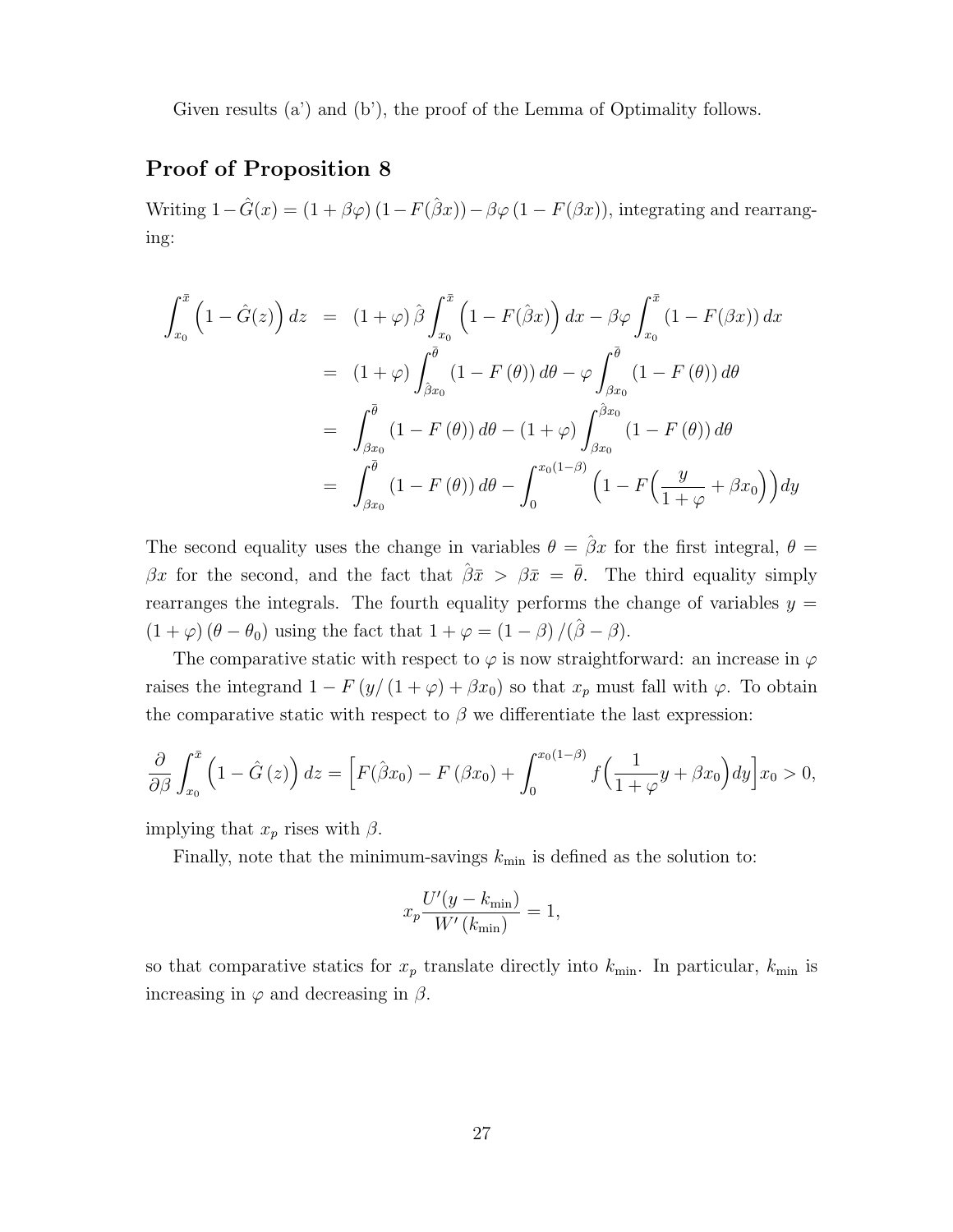### Proof of Proposition 9

Let  $F(\cdot)$  be the c.d.f. of the taste shocks. We want to show that if  $G(x) \equiv F(x) +$  $x(1-\beta) f(x)$  is non-decreasing, then  $\hat{G}(x) = (1+\beta\varphi) F(\hat{\beta}x) - \beta\varphi F(\beta x)$  is nondecreasing. After letting  $\lambda = 1/\varphi$  and differentiating, we obtain

$$
\Delta(x,\lambda) \equiv \left(\frac{\lambda+\beta}{\beta}\right) \hat{\beta}(\lambda) f\left(\hat{\beta}(\lambda)x\right) - \beta f(\beta x) \ge 0,
$$

and note that  $\Delta(x,0) = 0$ . Substituting the definition of  $G(\cdot)$  yields the alternative expression,

$$
\Delta(x,\lambda) = \frac{\lambda + \beta}{\beta(1-\beta)x} \left[ G(\hat{\beta}(\lambda)x) - F(\hat{\beta}(\lambda)x) \right] - \beta f(\beta x).
$$

Define,

$$
\tilde{\Delta}(x,\lambda,z) \equiv \frac{\lambda+\beta}{\beta(1-\beta)x} \left[ G(z) - F(\hat{\beta}(\lambda)x) \right] - \beta f(\beta x). \tag{21}
$$

Note that  $\tilde{\Delta}(x, \lambda, z)$  increases in z and that  $\tilde{\Delta}(x, \lambda, \hat{\beta}(\lambda)x) = \Delta(x, \lambda)$ .

To prove  $\Delta(x,\lambda) \geq 0$  we write,

$$
\Delta(x,\lambda) = \tilde{\Delta}(x,\lambda,\hat{\beta}(\lambda)x) = \tilde{\Delta}(x,0,\hat{\beta}(\lambda)x) + \int_0^{\lambda} \tilde{\Delta}_{\lambda}(x,\tilde{\lambda},\hat{\beta}(\lambda)x)d\tilde{\lambda}
$$
 (22)

and proceed to show that both the terms on the right-hand side are non-negative.

To see the sign of the first term in (22) note that since  $\Delta$  is increasing in z,

$$
\tilde{\Delta}(x,0,\hat{\beta}(\lambda)x) \ge \tilde{\Delta}(x,0,x) = \tilde{\Delta}(x,0,\hat{\beta}(0)x) = \Delta(x,0) = 0.
$$

For the integral term in (22) we compute the integrand by differentiating (21) and rearranging using the definition of  $G(\cdot)$ :

$$
\tilde{\Delta}_{\lambda}(x,\lambda,z) = \frac{1}{\beta(1-\beta)x} \left[ G(z) - G(\hat{\beta}(\lambda)x) + \frac{\lambda}{1+\lambda}\hat{\beta}(\lambda)x(1-\beta)f(\hat{\beta}(\lambda)x) \right].
$$

Thus, for  $z \geq \hat{\beta}(\tilde{\lambda})x$  we have  $\tilde{\Delta}_{\lambda}(x, \tilde{\lambda}, z) \geq 0$ . It follows that for  $\tilde{\lambda} \in [0, \lambda]$  we have  $\hat{\beta}(\lambda)x \geq \hat{\beta}(\tilde{\lambda})x$ , and therefore  $\tilde{\Delta}_{\lambda}(x, \tilde{\lambda}, \hat{\beta}(\lambda)x) \geq 0$ . Thus, the integral term in (22) is non-negative. Given that  $\hat{\beta}(\lambda) x_p(\lambda)$  is non-decreasing in  $\lambda$  we need  $G(x)$  to be non-decreasing up to  $\hat{\beta}x_p$ .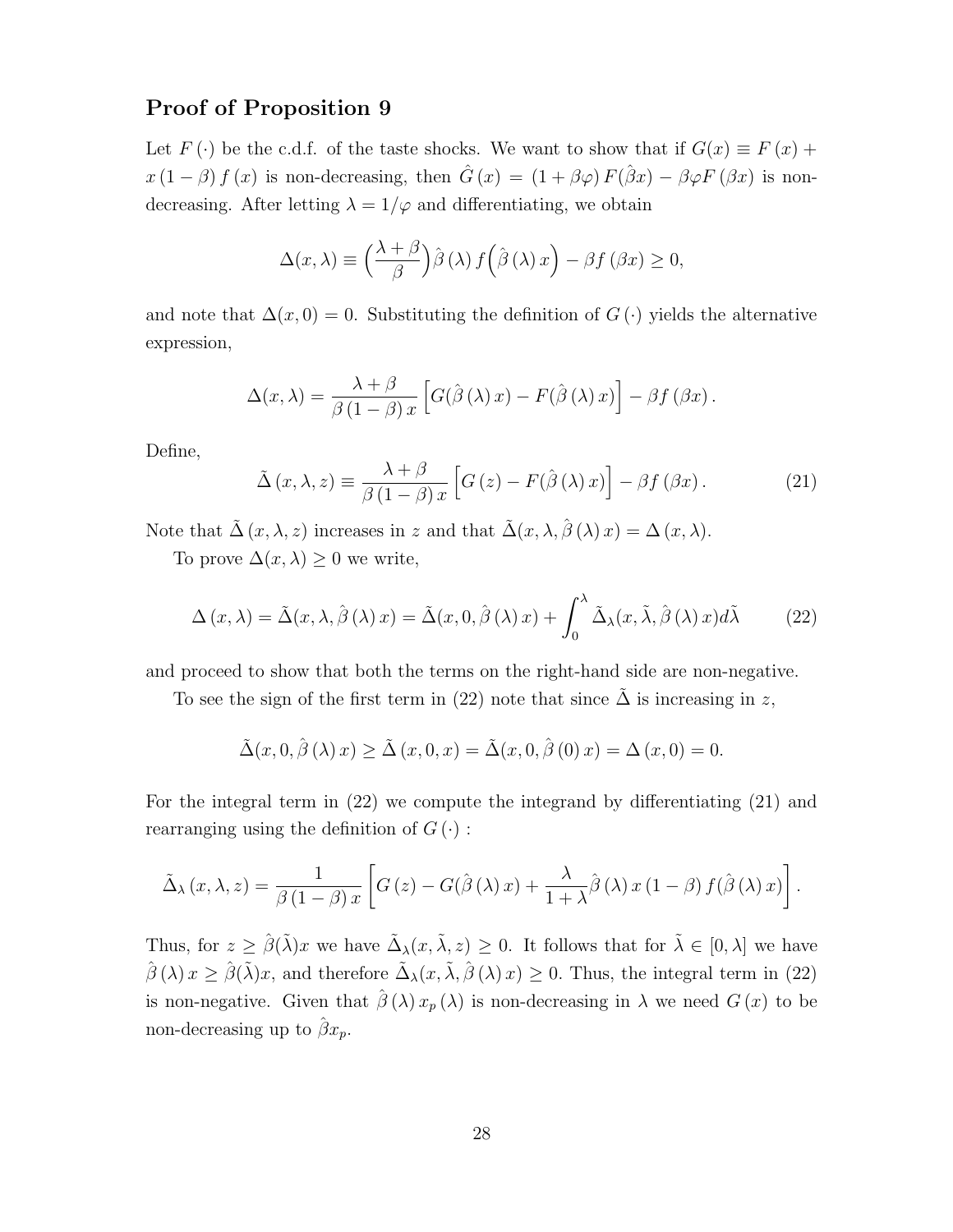# References

- [1] Amador, Manuel, Iván Werning, and George-Marios Angeletos  $(2003)$ "Optimal Commitment", NBER Working Paper #10151.
- [2] Amador, Manuel, George-Marios Angeletos, and Iván Werning(2004) "Corrective vs. Redistributive Taxation", MIT working paper.
- [3] Athey, Susan, Andy Atkeson, and Patrick Kehoe (2003) "On the Optimality of Transparent Monetary Policy", Federal Reserve Bank of Minneapolis Staff Report 326.
- [4] Benabou, Roland, and Jean Tirole (2002), "Self-Confidence and Personal Motivation," Quarterly Journal of Economics 117 (3), 871-915.
- [5] Dekel, Eddie, Barton L. Lipman, and Aldo Rustichini (2001) "Representing Preferences with a Unique Subjective State Space", Econometrica, 69, n4, pp. 891-934.
- [6] ——————– (2004) "Temptation Driven Preferences", Boston University working paper.
- [7] Diamond, Peter (1977) "A Framework for Social Security Analysis", Journal of Public Economics, Vol. 8, n3, pp. 275-98.
- [8] Feldstein, Martin S. (1985)"The Optimal Level of Social Security Benefits", Quarterly Journal of Economics, Vol. 10, n2, pp. 303-20.
- [9] Gul, Faruk, and Wolfgang Pesendorfer (2001) "Temptation and Self-Control", Econometrica, Vol. 69, n6, pp. 1403-35.
- [10] ——————– (2002a) "Self-control and the Theory of Consumption", forthcoming in Econometrica.
- [11] ——————– (2002b) "Self-control, Revealed Preference and Consumption Choice", prepared for Society for Economic Dynamics.
- [12] Holmstrom, Bengt (1984) "On the Theory of Delegation", in Bayesian Models in Economic Theory, Studies in Bayesian Econometrics, Vol. 5, edited by Boyer, Marcel and Kihlstrom, Richard E.: 115-41.